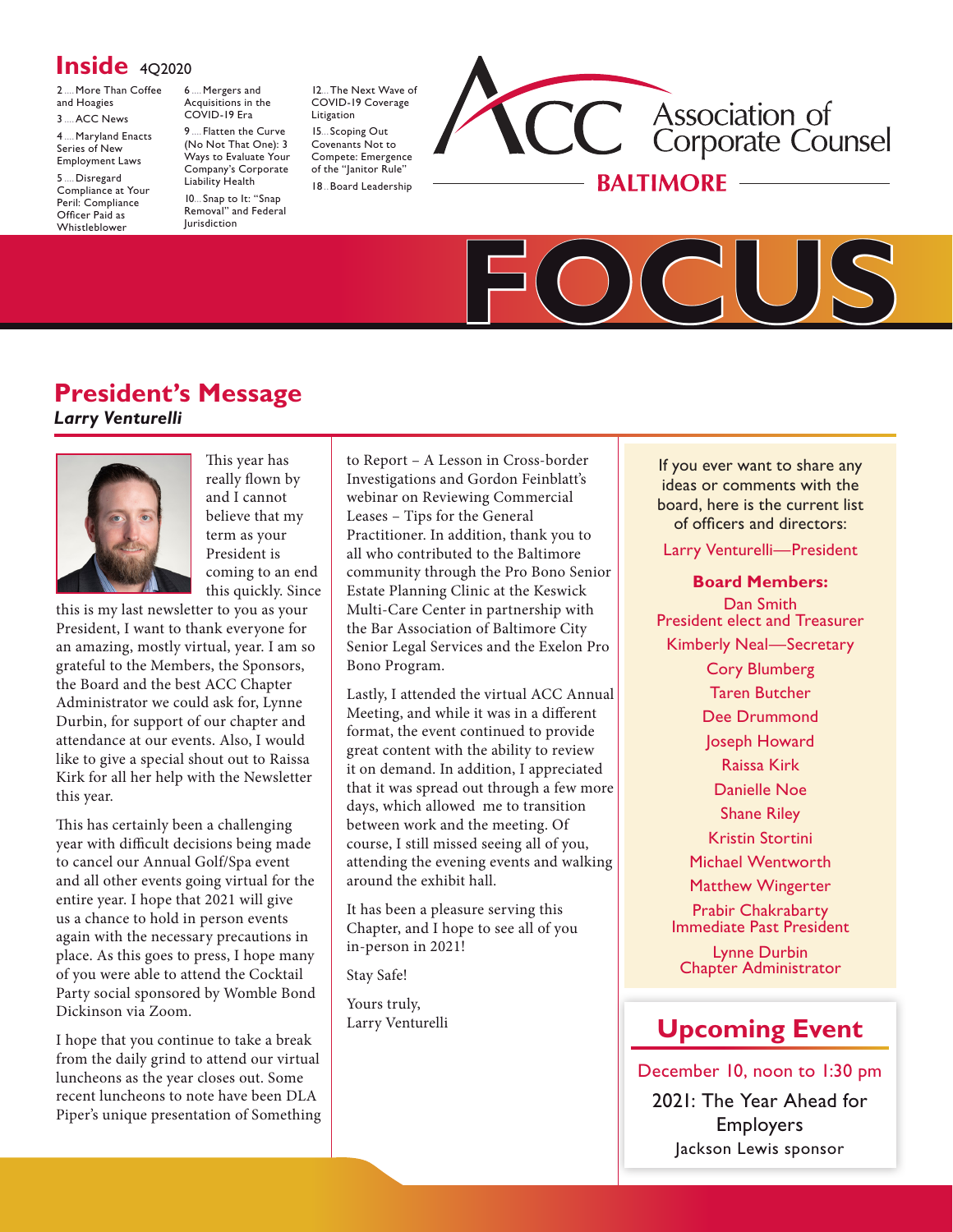# <span id="page-1-1"></span><span id="page-1-0"></span>**More Than Coffee and Hoagies** *By Joshua H. Shields*

When Michael Eckhardt joined Wawa in 2005 from a law firm, the firm's partners teased him that he would soon get bored being an in-house lawyer for a coffeeand-hoagie shop. Fifteen years later, he can confidently say they couldn't have been more wrong.

Now Wawa's senior vice president – chief risk officer, general counsel, and secretary, Eckhardt has helped the iconic mid-Atlantic convenience store chain navigate class action lawsuits, restructure from a C corporation to an S corporation, and expand into the new market of Florida, which included designing and financing a tug-barge to bring gasoline from refiners in the Gulf.

He has worked on table top exercises on the company's key operational risks, and is now part of a team handling the evolving COVID crisis. He's anything but bored.

## **Associates are essential**

Wawa, which has more than 36,000 associates in 900 stores across six states and Washington, DC, was declared an essential provider from the outset of the pandemic. Eckhardt and his team responded to a mix of local and state safety protocols and regulations while also adjusting to changing business demand.

The company, already known for its clean and tidy stores, implemented a "clean force" that sanitized customer touchpoints. It installed plexiglass immediately and instituted a companywide mask and glove mandate by mid-April.

A PTO relief plan was rolled out to ensure every associate had two weeks of coverage in case they or a family member were exposed to the virus. That policy provided the flexibility to close a store if a case was confirmed in that store. "We close minute one," Eckhardt says, explaining that the stores undergo a deep clean and contact tracing for potential exposure before reopening.



Each Wawa store has prominent signage, including on the company's ubiquitous digital displays, that remind customers about local mask ordinances. Associates are taught to de-escalate a situation if a customer does not comply, Eckhardt noted that industry groups strongly prefer the de-escalation method, which has been part of the Wawa training since 2018.

Eckhardt knows that the backbone of Wawa is its associates — in fact, associates own 40 percent of the privately-held, US\$10 billion company. "Corporate is there to support our store teams," he explains. Associates are automatically enrolled in an ESOP, or employee stock ownership plan, after they work for Wawa for one year, reach 1,000 hours of work, and are over age 18.

"When you walk into a Wawa, you're often talking to an owner," Eckhardt points out. Eight to 12 percent of an associate's wage is invested in the ESOP, leading to a long tenured workforce that provides opportunities that don't exist at other companies (and a chance for many associates to retire early).

When Wawa first expanded beyond the mid-Atlantic to Florida, the company moved whole store management teams, some with managers with over 20 years of experience, to open the new stores.

## **Embracing change while balancing short- and long-term risk**

The company has not permitted recent operational challenges to detract from

the company's focus on strategic risks. "As a management team, we're trying to balance the short-term goals of running the business and being there for our community today, while also preparing for our future and constantly innovating," Eckhardt explains.

He notes that Wawa has teamed up with Tesla to install electric charging stations at certain Wawa stores as electric cars gain market share. With travel plans and commutes disrupted by the pandemic, Wawa is looking at non-fuel stores that have opened in metro centers like Washington, DC, Philadelphia, and Vienna, VA, to compete with fast-casual chains. The company is piloting a drivethrough concept that will require a reworked menu to get customers through the line in the industry-gold standard of four minutes.

The company is embracing change in other areas as well, from meal delivery to digital connections with their customers.

Eckhardt credits Senior Legal Counsel Tara Gibbons for coordinating the legal review with the delivery app companies like Uber Eats and DoorDash to bring the chain's hoagies to customers. The option existed in about a third of stores before the pandemic, but Gibbons worked quickly to enable the Company's digital team to expand the option and answer other questions, such as how to deliver alcohol in jurisdictions where it's permitted.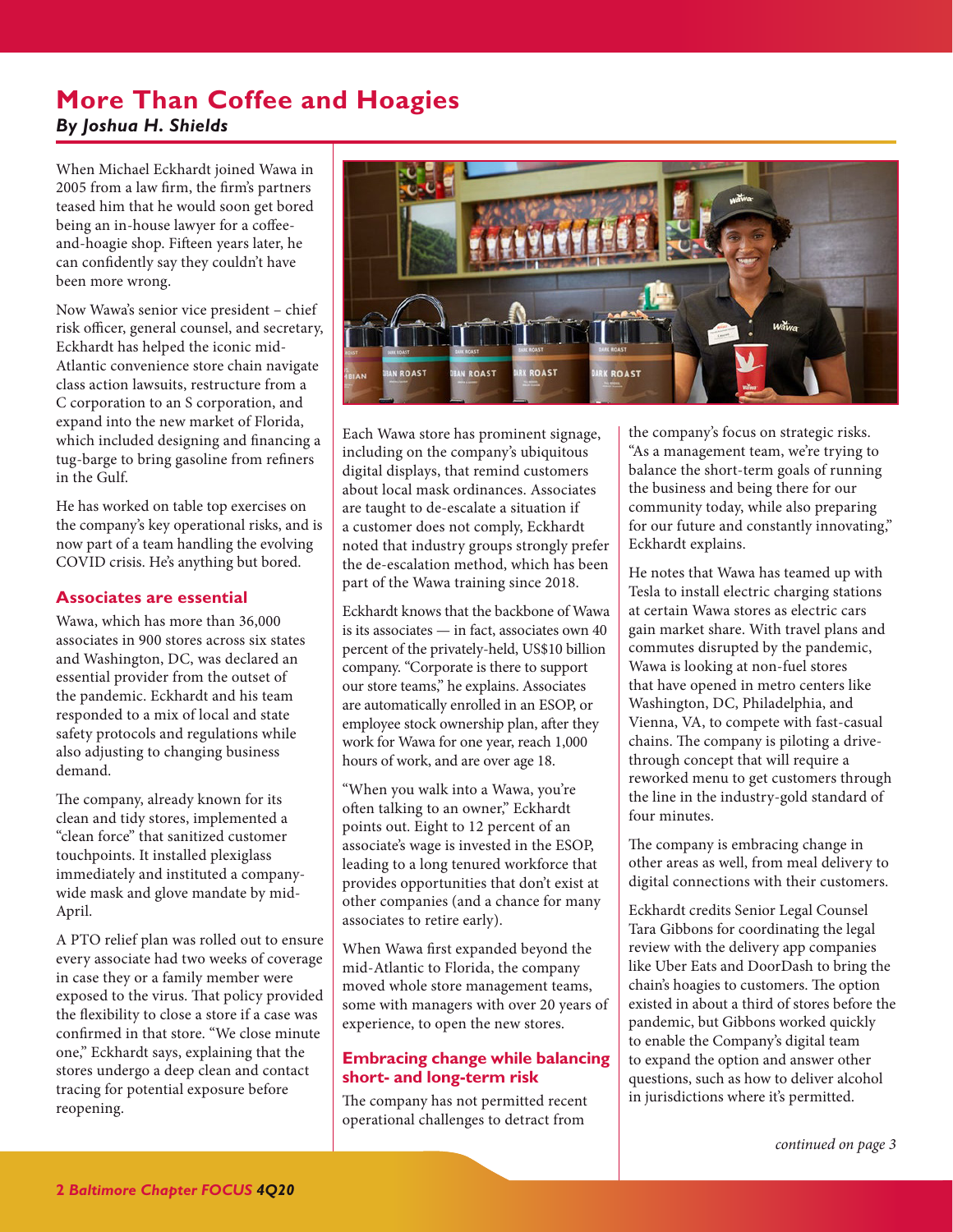<span id="page-2-1"></span>The company can never rest on its laurels because of its competition. At breakfast, Wawa spars with McDonald's for breakfast sandwiches and Dunkin and Starbucks in the coffee market. At lunch, it's up against Subway or Chick-fil-a. And it's also competing for customers in the convenience store space with 7/11 and other regional brands.

Data protection is another area where the chain needs to carefully evaluate risk. Kathy Dickinson, Wawa's associate general counsel, works very closely with the marketing department to understand what technology is available for gathering and protecting data, while also being mindful that there is an "ick" factor to harvesting too much data.

In December 2019, Wawa announced a security incident that affected customer payment card information at its stores after discovering malware on Wawa's systems. Wawa made the announcement to its customers nine days after discovering the malware, removing it from Wawa's system, and notifying regulators.

The legal team has always needed to move swiftly to support innovation, which is a key pillar of Wawa's corporate ethos. What started as a convenience store and grocery in New Jersey morphed into a gasoline hoagie shop hybrid and is now becoming more focused on healthier food and products. The legal department will continue to support the business as it evolves.

## **Being prepared for "the bread truck"**

Eckhardt draws on the tenure of his legal department — his direct reports have

44 years of Wawa experience amongst them, showing that it's not only the store associates who tend to stick around for a long time. He knows that his team can step up if he's "hit by the bread truck" as they say around headquarters.

Eckhardt has always been familiar with Wawa; he grew up in Philadelphia, and moved to nearby Bucks County, PA, for high school, where Wawa stores seem to be on every other block. After becoming disillusioned by politics while an undergrad in Washington, DC, at American University, he had a conversation with an older friend who was pursuing law school. "It was one that made you think about your life and where I wanted to end up," he reflects.

Knowing that he wanted to be near his large family, which was back in Philadelphia, he decided going to law school in the City of Brotherly Love would give him the best shot at landing a job close to home after graduation.

After earning his degree from Temple, he worked at firms in Philadelphia until a fateful January day when the head of the labor and employment group walked into his office and shut the door. Instead of delivering bad news as Eckhardt expected, the partner urged him to apply for a position with Wawa.

After starting his in-house role in 2005, he was promoted to general counsel in 2011. His role has expanded over the years. Wawa CEO Chris Gheysens promoted him to the company's 10-person management team in 2014 and created a legal and risk department, which includes quality assurance, risk management, safety, loss prevention,

internal audit — "all the stuff nobody seems to want," Eckhardt jokes. It's a job he relishes, and one that keeps him occupied with much more than coffee and hoagies.

## **Getting to know… Michael Eckhardt**

### Is there one thing that you miss from before COVID, and is there one thing that you don't miss?

As a family, we miss traveling terribly. We love seeing different parts of the country and different parts of the world. As baseball fans, we have attended games at all but five of the major league stadiums. We were planning to knock Toronto, Detroit, Cincinnati, and Cleveland off the list this summer. Hopefully this is a possibility next year.

I feel conflicted about my commute while it's 35 minutes of driving through horse country, that is 70 minutes I get back every day. At the same time, I do miss it because it gave me the ability to plan for the day on the way in and decompress on the drive home. Now, because everyone thinks everyone is always working, you are getting texts at 6 am when you are trying to ride the Peloton for 30 minutes in the morning.

#### Do you have any free time right now?

My free time is in the morning. I will read the *Wall Street Journal* and ride on my spin bike. We're walking more as a family now and spending quality time together. There is always a positive side of any situation — we just need to look for it and we try to remind our two teenagers of that daily.

# <span id="page-2-0"></span>**ACC News**

## **Legal Risk Assessment in a PandemicPresented by the ACC Credentialing Institute**

## December 1-3

This intensive, live virtual 12-hour course will provide hands-on instruction on how to conduct an effective, siloed COVID-19 legal risk assessment, as well as develop a COVID-19 compliance and crisis management plan. Participants will not just be instructed about how to conduct a legal risk assessment, they will work together in teams to create one and to present it to their cohorts.

## **ACC In-house Counsel Certification Program** December 7-17

The [In-house Counsel Certification Program](https://www.acc.com/credentialing) covers the core competencies identified as critical to an in-house career. This virtual training is a combination of self-paced online modules and live virtual workshops. The workshops will be conducted over a twoweek period, four days a week for three hours each day.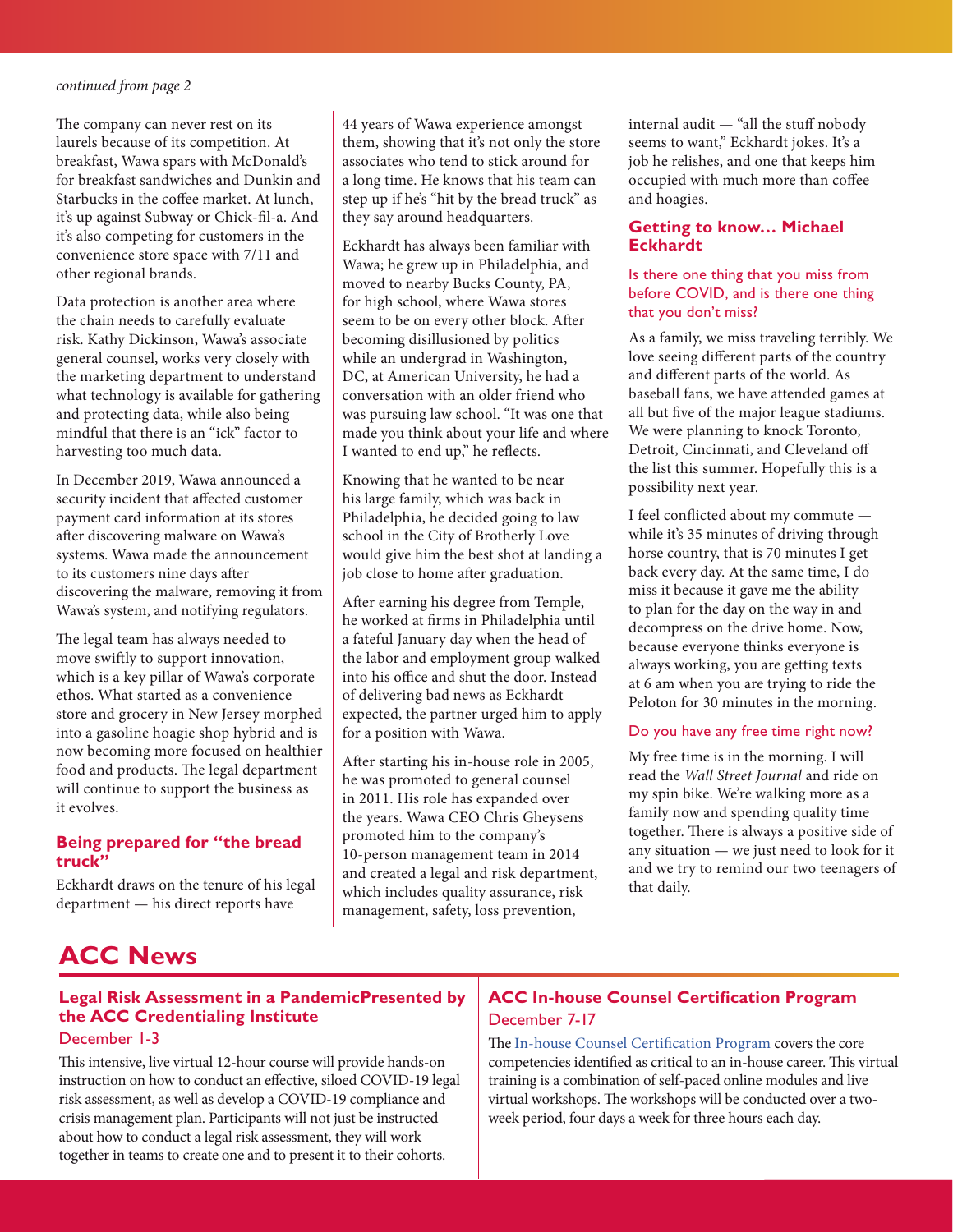# <span id="page-3-1"></span><span id="page-3-0"></span>**Maryland Enacts Series of New Employment Laws**  *By Judah L. Rosenblatt, Jackson Lewis P.C.*

Amid the COVID-19 pandemic, the Maryland General Assembly passed several pieces of legislation governing the workplace that became law without Governor Larry Hogan's signature.

The new laws, which took effect on October 1, 2020, do the following:

- **•** Prohibit employers from using facial recognition technology in the hiring process;
- **•** Ban workplace discrimination based on hairstyles and textures commonly associated with race;
- **•** Ban employers from asking job applicants about their salary histories;
- **•** Prohibit retaliation against employees who inquire about their wages; and
- **•** Require covered employers to provide 60 days' written notice prior to certain reductions in operations.

## **Facial Recognition Technology for Applicants**

[House Bill 1202](https://legiscan.com/MD/text/HB1202/id/2169556/Maryland-2020-HB1202-Engrossed.pdf) prohibits employers from using facial recognition technology during pre-employment job interviews without the applicant's consent.

To use facial recognition technology during an interview, an employer must obtain an applicant's written consent through a waiver that includes the applicant's name, the date of the interview, and a statement that the applicant consents to the use of facial recognition technology during the interview and that the applicant has read the waiver.

## **Hairstyle Discrimination**

[House Bill 1444](https://legiscan.com/MD/text/HB1444/id/2171032/Maryland-2020-HB1444-Engrossed.pdf) prohibits employers from discriminating against individuals based on hairstyles and textures commonly associated with race.

The new law expands the definition of "race" under Maryland's Fair Employment Practices Act to include traits associated with race, including "hair texture, afro hairstyles, and protective

hairstyles." Protective hairstyle is defined to include "braids, twists, and locks."

This new law follows similar antidiscrimination laws enacted in several other states in recent years.

## **Salary History Ban**

[House Bill 123](https://legiscan.com/MD/text/HB123/id/2168134/Maryland-2020-HB123-Engrossed.pdf) imposes several restrictions on employers regarding inquiring about or using an applicant's salary history during the hiring process.

The law prohibits employers from seeking an applicant's wage history from the applicant or the applicant's agent, or from the applicant's current or former employer. Employers are also prohibited from relying on an applicant's wage history in screening or considering the applicant for employment or in determining wages for the applicant.

However, the law provides one exception: After an employer makes an initial offer of employment with an offer of compensation to an applicant, an employer may rely on any wage history that the applicant voluntarily provides to increase the initial wage offered to the applicant or to confirm the wage history to support a higher offer. Regardless, an employer may only rely on the salary history provided by an applicant if the wage offered does not result in an unlawful pay differential based on sex or gender identity.

Additionally, employers must provide an applicant with a wage range for an open position upon request.

Finally, employers may not retaliate against or refuse to interview, hire, or employ an applicant because the applicant did not provide wage history or requested a wage range. Employers also may not retaliate against an applicant for bringing a claim under this law.

## **Revisions to Equal Pay for Equal Work Law**

[House Bill 14](https://legiscan.com/MD/text/HB14/id/2151217/Maryland-2020-HB14-Engrossed.pdf) expands Maryland's Equal Pay for Equal Work law to prohibit employers from taking any adverse

actions against an employee for disclosing or asking about the employee's own wages. Previously, the law only prohibited employers from taking any adverse action against an employee for inquiring about another employee's wage.

The law further forbids employers from requiring an employee to sign a waiver that purports to deny the employee's right to disclose or discuss the employee's wages.

## **Maryland Mini-WARN Law**

[House Bill 1018](https://legiscan.com/MD/text/HB1018/id/2166952/Maryland-2020-HB1018-Engrossed.pdf) revises Maryland's Economic Stabilization Act (mini-WARN law) to require covered employers to provide 60 days' written notice prior to certain reductions in operations. Covered employers include employers with at least 50 employees who have operated an industrial, commercial, or business enterprise in Maryland for at least one year. Previously, compliance with the mini-WARN law had been voluntary.

Under the revised mini-WARN law, covered employers must provide 60 days' written notice, before initiating a reduction in operations, to: (a) all employees at the workplace that is subject to the reduction in operations (including those individuals who work fewer than 20 hours on average each week or have worked for the employer for fewer than six months in the immediately preceding 12 months at the workplace that is subject to the reduction in operations); (b) each exclusive representative or bargaining agency that represents employees at the workplace that is subject to the reduction in operations; (c) the Maryland Dislocated Worker Unit; and (d) all elected officials in the jurisdiction where the workplace that is subject to the reduction in operations is located.

Additionally, the required notice must contain the following information: (a) the name and address of the workplace where the reduction of operations is expected to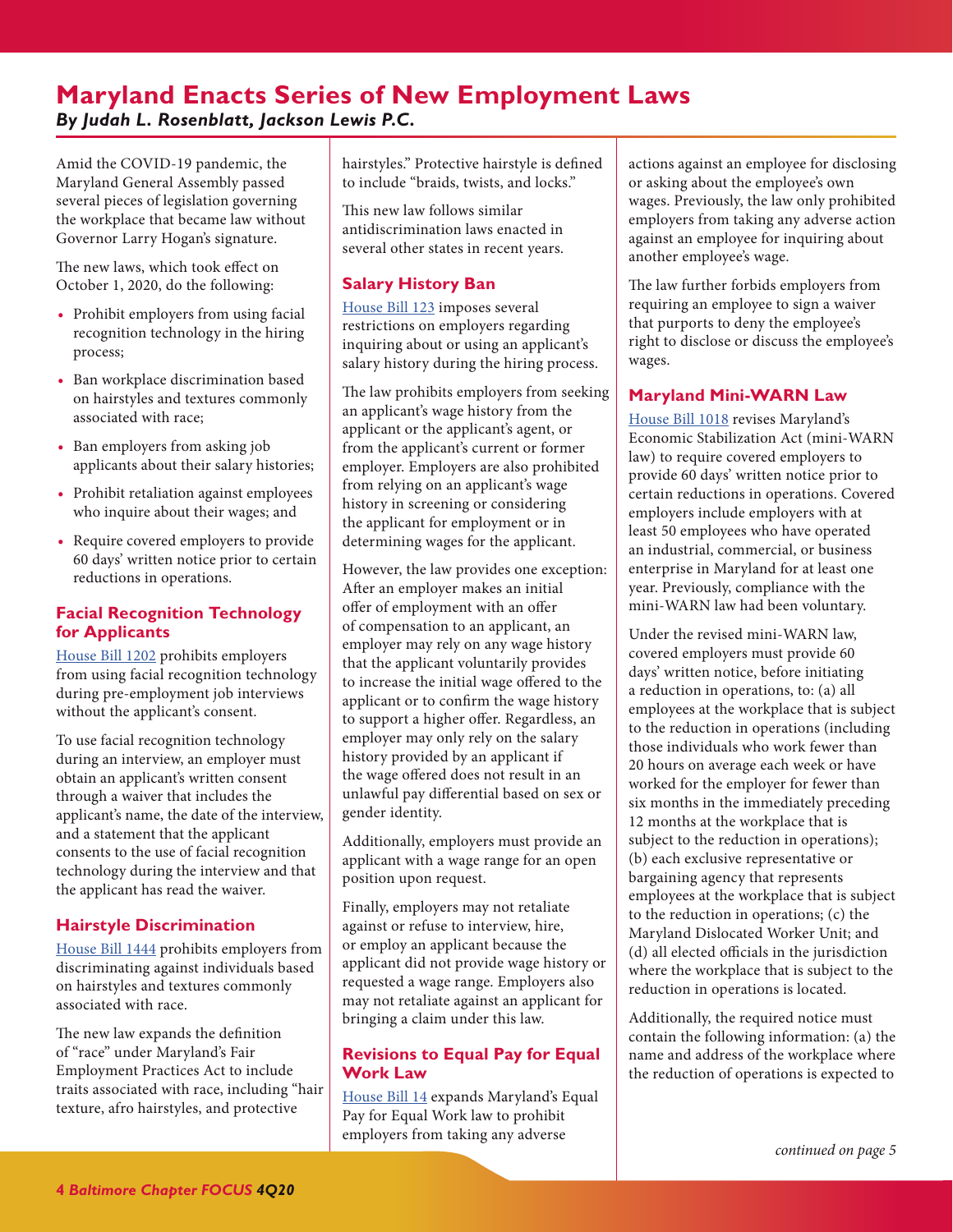<span id="page-4-1"></span>occur; (b) the name, telephone number, and email address of a supervisory employee who may be contacted for further information; (c) a statement that explains whether the reduction in operations is expected to be permanent or temporary and whether the workplace is expected to shut down; and (d) the expected date when the reduction in operations will begin.



Judah L. Rosenblatt

#### **Author:**

Judah L. Rosenblatt is an attorney in the Baltimore office of lackson Lewis P.C. where he advises and represents employers in a broad range of employment law matters, including

recruitment and hiring, employee counseling and coaching, leave administration, disability accommodation, worker classification, reductions-in-force, wage and hour compliance, and FMLA compliance. Jackson Lewis has over 900 workplace law attorneys in 62 offices. For more information on the issues raised in this article or any workplace law matters, you can reach Mr. Rosenblatt at [Judah.Rosenblatt@](mailto:Judah.Rosenblatt%40jacksonlewis.com?subject=) [jacksonlewis.com](mailto:Judah.Rosenblatt%40jacksonlewis.com?subject=).

# <span id="page-4-0"></span>**Disregard Compliance at Your Peril: Compliance Officer Paid As Whistleblower**

## *By Thomas E. Zeno and Holly Drumheller Butler, Miles & Stockbridge*

No company wants to become the subject of a whistleblower complaint because the company failed to identify and remedy a compliance problem. How much more disagreeable if the whistleblower turns out to be a company's former Compliance Officer! That situation ended up costing a company \$18 million under the federal False Claims Act. The federal government received \$15.21 million; state governments received \$2.79 million; and the whistleblower received \$2.65 million of the federal share. In addition, the company, Merit Medical Systems, Inc. (MMS), must pay attorneys' fees due to the whistleblower's counsel, as well as enter into a five-year Corporate Integrity Agreement with the government. The seemingly obvious lesson is instructive for every company: don't ignore your compliance officer.

#### **The Compliance Problem**

The [press release](https://www.justice.gov/opa/pr/medical-device-maker-merit-medical-pay-18-million-settle-allegations-improper-payments) from the Department of Justice alleged MMS's "Local Advertising Program" was a front for illegal kickbacks to healthcare providers. The program offered millions of dollars in purported educational grants and other kinds of support designed to encourage purchase and use of the company's products. Although the program supposedly operated to increase awareness of its products, MMS allegedly paid selected providers "to reward past sales, induce future sales, and steer business" away from competitors.

## **Disregarding the Compliance Officer**

In his amended complaint, the whistleblower/Compliance Officer describes how MMS disregarded his concerns despite his certification as a Compliance and Ethics Professional, his expertise teaching and working in compliance for more than a decade, and his medical degree. When he reported the issues about potential kickbacks and offlabel sales to management, his advice was "nearly always given only token respect." An anonymous tip of fraud eventually prompted MMS's Board of Directors to investigate off-label promotion, but an ensuing policy change was ignored by sales and marketing. The Compliance Officer considered the culture so hostile that he resigned. He also alleged that another officer had been "run out" of MMS for making similar complaints.

#### **Takeaway**

Of course, concerns expressed by a Compliance Officer may not always be correct. On the other hand, a company's Board of Directors should not need to rely upon an anonymous complaint in order for the concerns of a trained Compliance Officer to reach its attention. Further, simply instituting a policy change is not sufficient to remedy a problem or rectify the tone at the top. A company's Board of Directors must establish compliance procedures to ensure that change is implemented.

The insightful comment of Gregory Demske, Chief Counsel of the Health and Human Services – Office of Inspector General, summed up the lesson to be learned. No "company's compliance

program can be effective without commitment and support from the company's leaders. . . . As happened here, ignoring your compliance officer's concerns . . . is a great way to become a defendant."

*Disclaimer: This is for general information and is not intended to be and should not be taken as legal advice for any particular matter. It is not intended to and does not create any attorney-client relationship. The opinions expressed and any legal positions asserted in the article are those of the author and do not necessarily reflect the opinions or positions of Miles & Stockbridge, its other lawyers or ACC Baltimore.*

#### **Authors:**

[Thomas](https://www.mslaw.com/thomas-e-zeno) E. Zeno and Holly [Drumheller](https://www.mslaw.com/holly-drumheller-butler) [Butler](https://www.mslaw.com/holly-drumheller-butler) co-lead the [White Collar, Fraud](https://www.mslaw.com/white-collar-fraud-government-investigations)  [and Government](https://www.mslaw.com/white-collar-fraud-government-investigations)  [Investigations](https://www.mslaw.com/white-collar-fraud-government-investigations)  [Practice](https://www.mslaw.com/white-collar-fraud-government-investigations) of Miles & Stockbridge. During his more than 25 years with the United States Attorney's Office for the District of Columbia, Zeno investigated and prosecuted economic crimes involving healthcare, financial institutions, credit cards,



Thomas E. Zeno



Holly Drumheller Butler

computers, identity theft and copyrighted materials. Drumheller Butler has over 20 years of experience counseling clients in government and internal investigations, corporate compliance and complex commercial litigation.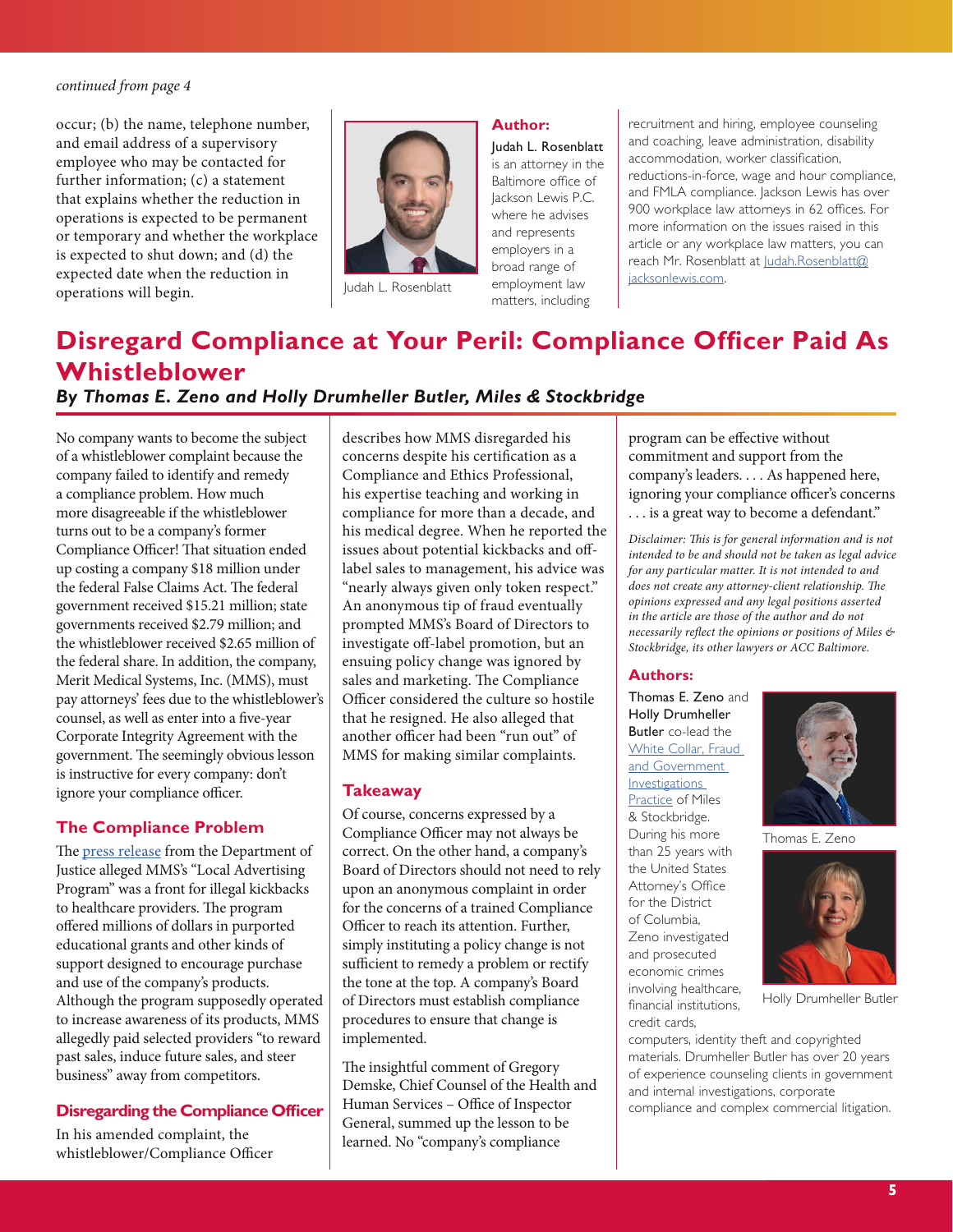## <span id="page-5-1"></span><span id="page-5-0"></span>**Mergers and Acquisitions in the COVID-19 Era** *By Jacqueline A. Brooks, Partner and Swata J. Gandhi, Counsel, Saul Ewing Arnstein & Lehr LLP*

In early September 2020, LVMH Moet Hennessy Louis Vuiton SE, the owner of Louis Vuitton backed out of its merger agreement with Tiffany & Co. LVMH was to acquire Tiffany in a transaction worth more than \$16B. According to a complaint filed by Tiffany, the Merger Agreement provided that LVMH was to obtain antitrust clearance and assume all financial risk related to adverse industry trends or economic conditions. At the initial outside date of August 24, 2020, LVMH had not filed for antitrust approval in three of the required jurisdictions. As a result, Tiffany extended the outside date for closing the transaction. LVMH claimed that it was unable to close on the transaction by the outside closing date because the Ministre de l'Europe et des Affaires Etrangéres purportedly advised LVMH to put off closing the transaction. Tiffany sued claiming that LVMH was attempting to evade its contractual obligations to pay the agreed upon price for Tiffany. LVMH countersued and claimed that not only did the French government advise LVMH to put off the completion of the merger, but also claimed that Tiffany had suffered a material adverse change to its business triggering LVMH's right to walk away as a result of the COVID-19 global pandemic and Tiffany's "mismanaged business that over the first half of 2020 hemorrhaged cash for the first time in a quarter century, with no end to its problems in sight…."

While most deals don't die in such public circumstances, COVID-19 continues to change and challenge M&A deals. From how due diligence is conducted and new considerations in due diligence, to material adverse effect claims as in the LVMH/Tiffany case, and the impact of the Paycheck Protection Program on M&A transactions , practitioners are being required to pivot to help protect clients and/or reframe M&A deal terms and processes as a result of the global pandemic.

## **Due Diligence Practices**

Engaging in purchasing or selling a business is a material decision for both purchaser and seller and an important aspect of making that decision is for the purchaser to be able to properly and thoroughly conduct its due diligence on the target. COVID-19 has wreaked havoc on this process. Companies must now consider whether projections, that are based on a pre-COVID world, are reliable or merely speculative and how to measure the causes of changes in revenue – is it core fundamentals, competitive pressure or other internal or external factors that impact revenues and profits vs purely COVID related impacts.

Other considerations in due diligence have also arisen. Normal aspects of the target's business, such as business continuity, status of existing contracts, working capital, regulatory compliance and current litigation could all be thrown into disarray due to COVID-19, making the performance of the due diligence process on the target much more challenging. For example, if the seller had a PPP loan, the purchaser will need to consider the effect of the loan proceeds on working capital balances and the parties will need to negotiate the normalization of the working capital to adjust for the PPP loan. And lest we forget, the various state quarantine or travel restrictions can interfere with site visits and in-person meetings.

In addition to a target's business, COVID-19 has added to and/or changed the scope of the employment law related due diligence to be conducted by a purchaser. These include employee pay, employee leaves of absence, terminations or location closures and health and safety considerations.

Although wage and hour considerations are a common discussion point during due diligence because of the significant liabilities from penalties and damages, in a COVID-19 world, purchasers should

pay additional attention to determine if a target may have incurred liability by not taking the appropriate actions as it moved into a predominantly remote workforce. For example, employees who are deemed exempt and not entitled to overtime, may need to have their classifications reviewed and/or their duties revised for a workfrom-home environment which could have reduced the level of responsibility of such employees. Additionally, parties should be on the look-out for salary practices which could have violated the salary basis requirements thus making certain exempt employees eligible for overtime. Pandemic related pay cuts and austerity measures could have affected an employees' exempt status as well.

Further to this point, purchasers should pay close attention to paid and unpaid leave benefits they may be assuming – including those placed into effect by the federal Families First Coronavirus Response Act and any state or local regulations. These laws have created new leave entitlements for employees affected by COVID-19 and there may be little guidance on the implementation of these benefits. Accordingly, seller's implementation practices should be carefully reviewed to ensure there is no unintended exposure for the purchaser.

In addition to the usual review of the Worker Adjustment and Retraining and Notification Act (and its state counterparts) and a target's policies and practices on hiring and firing, COVID-19 has ushered in layoffs, furloughs, and austerity termination measures that could result in additional risk. Purchasers should not only examine past practices, but should also drill down into any changes by the seller as a reaction to the global pandemic. These may include the timing and justification for terminations as well as new benefits promised to employees that may transfer to purchaser such as new severance practices or even re-employment promises.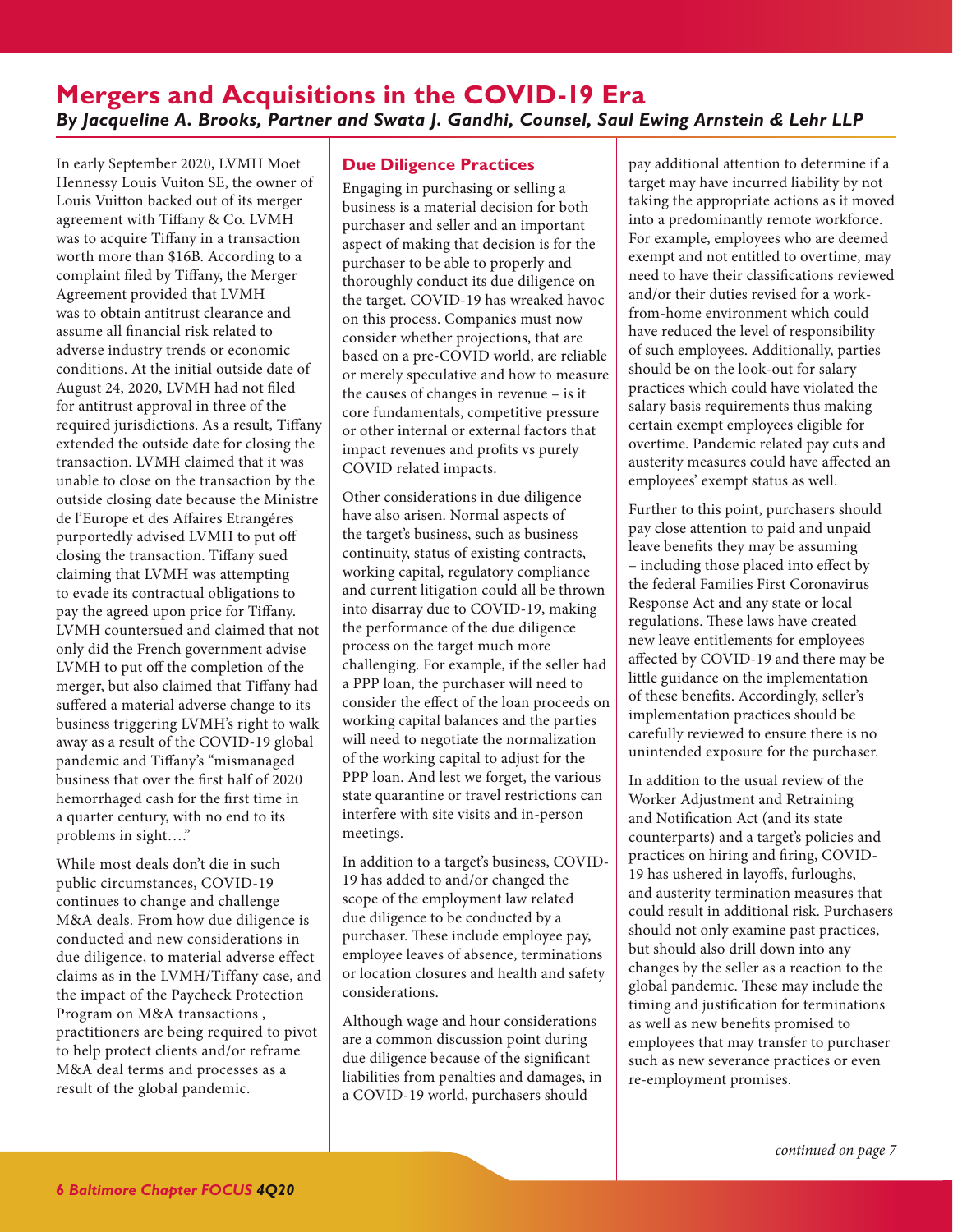<span id="page-6-0"></span>Finally, a purchaser must be keenly aware of any health and safety measures that have been installed by a seller as a result of COVID-19. There are several areas that a purchaser should explore in conducting this review including: the rates of infection amongst employees, the percentage and roles of employees present on site, is the business considered essential, employee concerns related to health and safety ,compliance with laws and modification of the work environment, if any. Purchasers must understand whether the measures are based on federal, state or local guidelines or regulations or company policy. The local nature of many regulations requires a careful review and understanding of compliance of these measures and any related guidance. Additionally, purchasers must understand the nature of the safety measures enacted and whether the purchaser, independently agrees that these would constitute a safe environment or need to bolstered and tracked.

If, conducting due diligence is insufficient for the purchaser to feel protected, it may want to consider obtaining or requiring that the seller provide it with representations and warranties insurance. Parties seeking representations and warranties insurance need to understand how COVID-19 is being viewed by underwriters and what areas of inquiry underwriters are requiring as part of their process. More often than not, insurers are proposing exclusions for COVID-19 exposures; increasing due diligence in ares of operations, facilities, supply chain, distribution networks, and business continuity plans; excluding coverage of COVID-19 specific representations, and asking COVID-19 specific questions to identify known impacts of COVID-19 on the target and any steps taken to address COVID-19 issues. The potential reaction and coverage may vary depending on the class and type of business in the M&A transaction, the types of known COVID-19 related issues uncovered during due diligence and the issuer of the representations and warranties policy.

## **Material Adverse Effect/Material Adverse Change**

For acquisitions that have been agreed to but not closed, if a purchaser wants to terminate a transaction, a major question during COVID-19 may be whether the pandemic and its effect on the transaction or the target business will be considered a material adverse effect or material adverse change ("MAE/MAC"). The concept of a purchaser having an out for an MAE/MAC is not novel and, unlike other clauses such as force majeure, has not been treated as boilerplate. Rather, it has often been the subject of heavy negotiations. Whether, in circumstances such as those faced by LVMH/Tiffany, the purchaser will be able to walk away from a transaction as a result of a global economic downturn resulting from a global pandemic is going to be subject to the individual facts faced by the parties, the precise definition of MAE/MAC in the agreement and applicable state law.

In Delaware, the jurisdiction where the LVMH/Tiffany suit is filed, there has only been one case where Delaware courts found in favor of the purchaser exercising the right to terminate due to MAE/ MAC, and that was in the pre-COVID era.<sup>1</sup> The court in that case considered facts and circumstances of that case, and in its ruling confirmed that there was a high bar to be overcome in seeking to void a merger agreement for an MAE. There must be both a quantitative and qualitative analysis of whether "there has been an adverse change in the target's business that is consequential to the company's long term earnings power over a reasonable period, which one would expect to be measured in years rather than months."2 Whether courts will change their analysis because of a heretofore inconceivable circumstance, that is, the existence of a global pandemic is yet to be determined. However, based on the previously articulated standard, we do not think this will be an easy argument won by purchasers and will remain subject to more facts and circumstances than just COVID-19 alone.

It should be noted that most transactions with disputes as to an MAE/MAC never see the inside of a courtroom. The parties often negotiate a mutually satisfactory (or mutually unsatisfactory) resolution. Additionally, well-negotiated MAE/MAC clauses usually contain exclusions for events that have an effect on the market which affect like companies similarly from the definition of MAE/MAC. This doesn't mean that the existence of COVID-19 should be ignored.

For pending transactions that are being negotiated or new transactions, purchasers and sellers should consider specific language to expressly address COVID-19 as it relates to the MAE/ MAC provision. Since it is rare for the courts to find a MAE/MAC clause to have been triggered, it is unlikely one will exist unless specifically addressed in the clause. There are many options to consider for both purchasers, and sellers, ranging from excluding COVID-19 from the agreement or attempting to place a certain level of impact of the global pandemic on economic conditions before the MAE/MAC is triggered. The position taken by a party will turn on whether the party is the purchaser or seller. In drafting the provision, parties will be challenged to agree upon the following conditions: whether the impact of COVID-19 is an industry trend or a company specific condition and the division of responsibility in such a situation, the point at which the impact of COVID-19 should be considered consequential and/or as having a long term impact on the business of a company and whether to include specific financial or operational impacts in the definition or exclusions to the definition of MAE/MAC.

## **Paycheck Protection Program and the Employee Retention Tax Credit**

The Paycheck Protection Program ("PPP"), administered by the U.S. Small Business Administration, is a loan program that originated from the Coronavirus Aid, Relief, and Economic Security ("CARES") Act. The PPP helps businesses keep their workforce employed

1 Akorn, Inc. v. Fresenius KABI AG, Quercus Acquisition, Inc. and Fresenius SE & Co. KGGA, 198 A.3f 724 (2018). 2 Id., quoting Hexion Specialty Chems. Inc. v. Huntsman Corp., 964 A.2d 715, 738 (Del. Ch. 2008).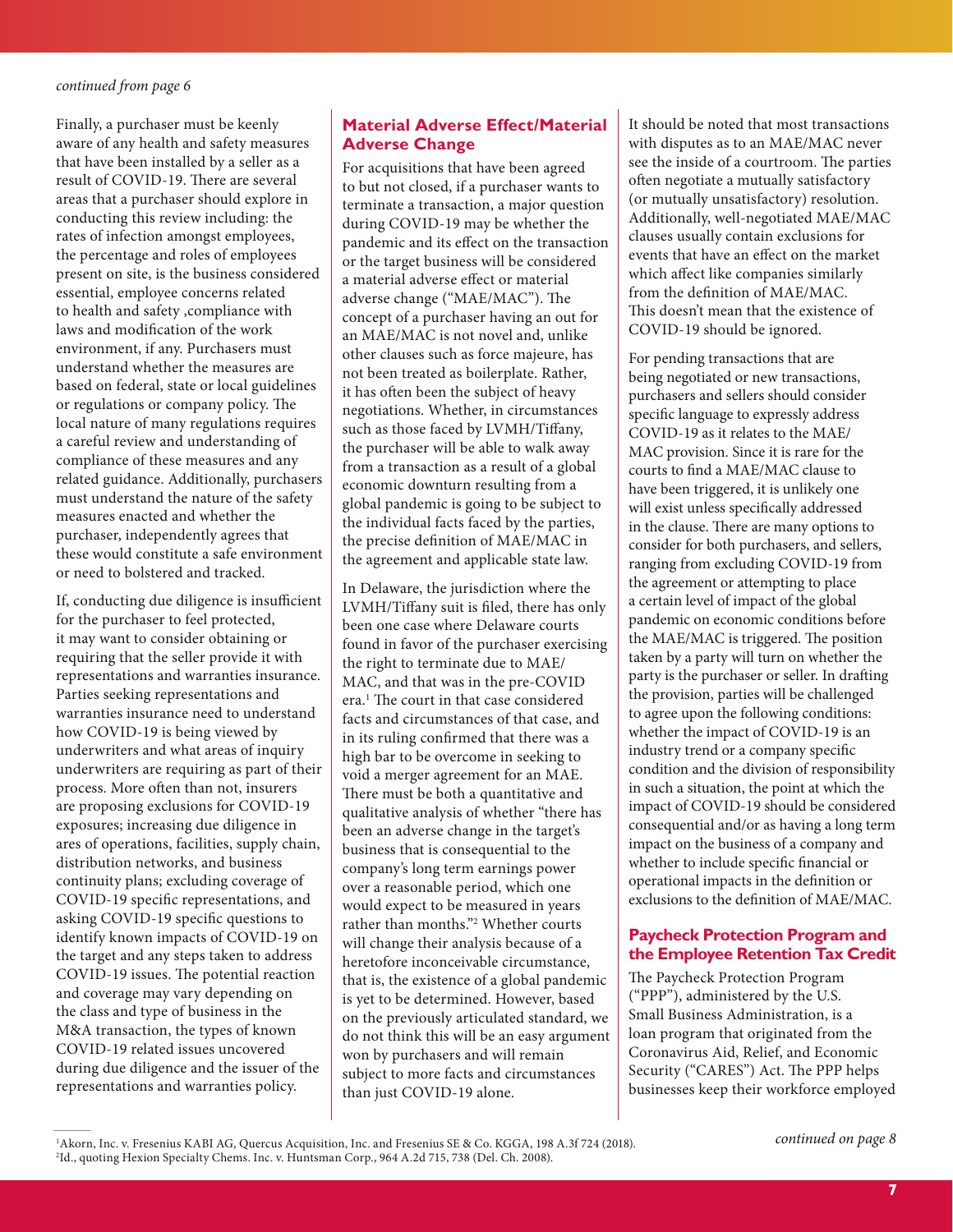<span id="page-7-0"></span>during the COVID-19 pandemic by providing the businesses with eight weeks of cash-flow assistance through 100% federally-guaranteed loans.

The Employee Retention Tax Credit ("ERTC") also originates from the CARES Act and is a refundable tax credit equal to 50% of certain wages paid to employees up to a maximum amount of \$10,000 per employee, so the maximum ERTC for wages paid to any employee is \$5,000. The ERTC is not as generous as the PPP because the PPP generally allows employers to obtain loan forgiveness on an employee's salary in an amount up to \$20,833.

The CARES Act has provided relief for millions of Americans and multitudes of businesses over the last 6-7 months, however it has added complexity to M&A transactions. Unlike other business related loans that may simply be paid at the closing of a transaction, sellers who have received a PPP loan and who are contemplating the sale of their businesses, will need to consider whether engaging in such a transaction would be considered a breach under their PPP loan agreement – and therefore risk a seller's ability to have the loan forgiven. Additionally, sellers must consider what happens if consent is not received or if the loan is not forgiven prior to the closing of such a transaction. Will a purchaser refuse to close under such circumstances or agree to assume the loan and therefore receive the forgiveness?

In the SBA's guidance dated October 2, 2020 , the Small Business Administration ("SBA") addressed the process required of a seller who is involved in an M&A transaction and is the recipient of a PPP loan. The SBA has advised that the seller must notify its lender before the closing of any M&A transaction and provide the lender with copies of the purchase and/or merger documents.

#### Notice Only

If the M&A transaction results in 50% or less of the equity or assets of the company being sold, the seller has repaid the PPP loan or the seller has submitted its forgiveness application to the lender and

either the SBA remits funds to the lender in full satisfaction of the loan or the seller has repaid any remaining balance of the loan, then the seller need only provide notice to the lender of the transaction.

### Notice and Consent of PPP lender

If the M&A transaction results in 50% or more of the equity or assets of the company being sold, then in addition to providing notice, the seller must obtain the prior written consent of the lender, submit its forgiveness application AND fund an interest bearing escrow account, controlled by the lender, with the outstanding balance of the PPP loan. Upon forgiveness, and after deducting any unforgiven amount, the funds held in escrow would be released by the lender to the seller.

## Notice and Consent of PPP lender and SBA

In all other circumstances, the seller must obtain the consent of the PPP lender and the SBA. The SBA has indicated that it will not provide its consent unless the purchaser assumes seller's obligations under the PPP loan As a practical matter, this may mean that the closing of an M&A transaction will be delayed since purchasers may not want to agree to assume all of the seller's obligations under the PPP loan. Accordingly, purchasers may want to postpose the closing until the seller is in a position to obtain the lender's consent, submit the forgiveness application to the lender and escrow the outstanding balance of the loan. However, delays in the timeline increases the risk that the purchaser walks away from the transaction or the occurrence of an MAE/MAC. Additionally, depending on the purchaser's leverage, the seller may believe that it is unable to avoid having the PPP loan repaid in full at closing, losing out on the economic benefit of the PPP loan forgiveness.

What happens if both purchaser and seller have PPP loans? The SBA has stated that if both parties had separate PPP loans, then in the case of a purchase of equity, the seller and the new owner will be required

to segregate and delineate the funds and expenses to demonstrate compliance by both PPP borrowers. In the case of a merger, the successor will be required to segregate and delineate the funds and expenses and demonstrate compliance with respect to both PPP loans. In either of these situations, it may be better to delay the transaction until each borrower has spent its PPP loan proceeds or submitted its loan forgiveness application.

## **Employee Retention Tax Credits ("ERTC")**

One of the considerations in claiming an ERTC is that if a party obtains a PPP loan, it cannot also claim an ERTC. This poses additional challenges in a transaction where a seller obtained a PPP loan and the purchaser claimed the ERTC (or vice versa). The conflict in this situation is that the closing of the M&A transaction could result in the purchaser becoming ineligible to claim the ERTC and the allocation of that risk. It is unclear whether the purchaser would no longer be able to claim ERTC as of closing or at all and repay any previously claimed ERTCs. In such a case, a purchaser may insist on the repayment of a PPP loan or wait to close until the loan is forgiven.

This article aims to highlight some of the ways in which COVID-19 is transforming M&A transactions but we have yet to see

the full impact of the pandemic on economies much less in the world of M&A. The only certainty is that these issues will continue to evolve and change alongside changes in society, the impact on business operations and how business reacts to the short and long term effects of the impact of the pandemic.



Jacqueline A. Brooks



Swata J. Gandhi

3 The guidance is effective as of October 2, 2020 and is subject to any subsequent changes in guidance issued by the SBA.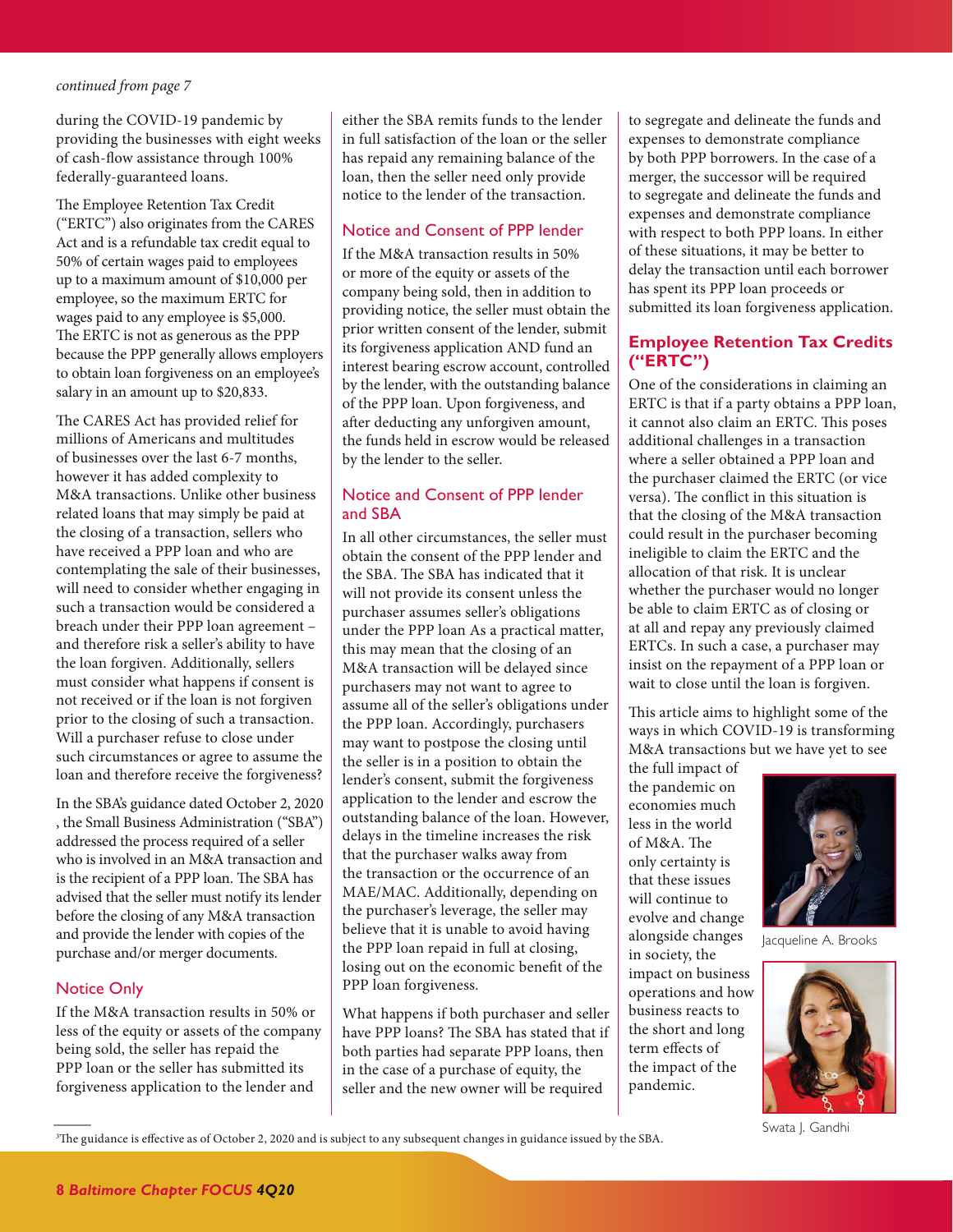# <span id="page-8-1"></span><span id="page-8-0"></span>**Flatten the Curve (No Not That One): 3 Ways to Evaluate Your Company's Corporate Liability Health**

## *By Christopher M. Corchiarino, Goodell DeVries*

## 1. Review your form contract

provisions. There are myriad boilerplate contract provisions that are reflexively used. When I ask clients the purpose of a particular provision, the answer is often, "this is the way we have always done it." There was likely a purpose behind each provision when initially drafted, but that purpose's time may have long since passed. For example, a choice of venue provision may have selected a court favorable to the company in the past, but the judges and potential jurors for that jurisdiction may have changed such that the venue is no longer favorable. A contract may have choice of law provision, but with the passage of time, significant adverse developments in the precedential case law could have occurred, rendering the law of a particular jurisdiction unfavorable. Indemnification provisions, additional insured, confidentiality, and others may have once made sense in one situation but are now obsolete, out of context, or the wording outdated. A regular review of "standard" contract provisions can reduce liability exposure in the future. During this process, an attorney who handles litigation can provide insight into how the provisions are received in the courtroom and whether such provisions remain relevant.

#### 2. Review your insurance coverage.

Many businesses spend time shopping for liability coverage based on cost and the business' operations at the time the policy was first shopped around. A new business, limited on resources, might only be able to afford a policy with low limits that erode with defense costs. The insurance is then placed on a *set it and forget it* mode by the company and the insurance broker, and the same coverage is renewed each year without evaluating developments in the company's operations or resources that would merit new policy terms and coverage. This is a mistake. The coverage may exclude cyber or directors and officers liability coverage

or the limits of coverage are now too low. As a business grows and product lines or services expand, insurance coverage may need to be revisited. Too often these discussions do not occur until after a lawsuit is filed because companies fall back on merely relying on their insurance broker, who may not have been properly apprised of company developments or needs since the policy originated.

An insurance broker's liability generally will only attach when the broker is hired to obtain a policy that covers certain risks and the broker fails (1) to obtain a policy that covers those risks, and (2) to inform the company that the policy does not cover the risks sought to be covered. *Int'l Bhd. of Teamsters v. Willis Corroon Corp*., 369 Md. 724, 737, 802 A.2d 1050, 1057-58 (2002). See 3 LEE R. RUSS & THOMAS F. SEGALLA, COUCH ON INSURANCE 3d § 46:59 (1997); 16A JOHN ALAN APPLEMAN & SEAN APPLEMAN, INSURANCE LAW AND PRACTICE § 8831 (1981 & 2002 Supp.); Robin C. Miller, Annotation, *Liability of Insurance Agent or Broker on Ground of Inadequacy of Liability-Insurance Coverage Procured,* 60 A.L.R.5th 165 (1998). Analyzing an insurance broker's liability, a court will evaluate "whether the policy was a new one or a renewal; how much reliance was justifiably placed in the agent or broker by the insured; the nature of any past dealings between the insured and the broker, agent, or insurer; what information the insured was given about the policy; how difficult it would have been for the insured to learn of and appreciate any discrepancy; and whether any conduct on the part of the broker, agent, or insurer reasonably served to preclude an investigation by the insured." *Int'l Bhd. of Teamsters*, 369 Md., at 740.

Therefore, not only should a company audit its existing insurance coverage, it must also "read and examine an insurance policy to determine whether the coverage desired has been furnished." *Int'l Bhd.* 

*of Teamsters*, 369 Md. At 740. Attorneys experienced in representing clients in the courtroom have firsthand knowledge about liability trends. Consideration should be given to including litigation counsel on the team conducting the insurance audit.

#### 3. Designate the right registered

agent. This is one of the most basic and easily fixable issues. It is common knowledge that in Maryland business organizations must have a resident agent. *See e.g.* Md. Corp & Assoc. Code Ann. §§ 4A-210(a)(2) (limited liability company); 2-108(a)(2) (corporations); and 7-205 (a) (2) (foreign entities). I frequently represent businesses that put the registered agent on the backburner soon after formation. In one instance, my client's founder was listed as the registered agent and remained the registered agent years after his out-of-state retirement. Another client's registered agent had been deceased for three years. This is a dangerous proposition that can lead to a default judgment.

Once a lawsuit is filed, a company is generally served through its registered agent. Md. Rule 2-124(h). However, "if a good faith attempt to serve the resident agent has failed, service may be made upon any member or other person expressly or impliedly authorized to receive service of process." *Id.* In the case of *Noummy v. Malik*, 2019 Md. App. LEXIS 330 (Spec. App. Apr. 18, 2019), a plaintiff tried unsuccessfully to serve a company's registered agent and office manager. When those efforts failed and no one else was identified to receive service, the lawsuit was served on the receptionist. Receptionists are not always trained to appreciate the importance and time sensitivity of service of a lawsuit; worse, the receptionist may be a temp unfamiliar with the company's internal processes. In these circumstances, a receptionist could unknowingly place the newly served lawsuit in a stack of documents, where it could be forgotten,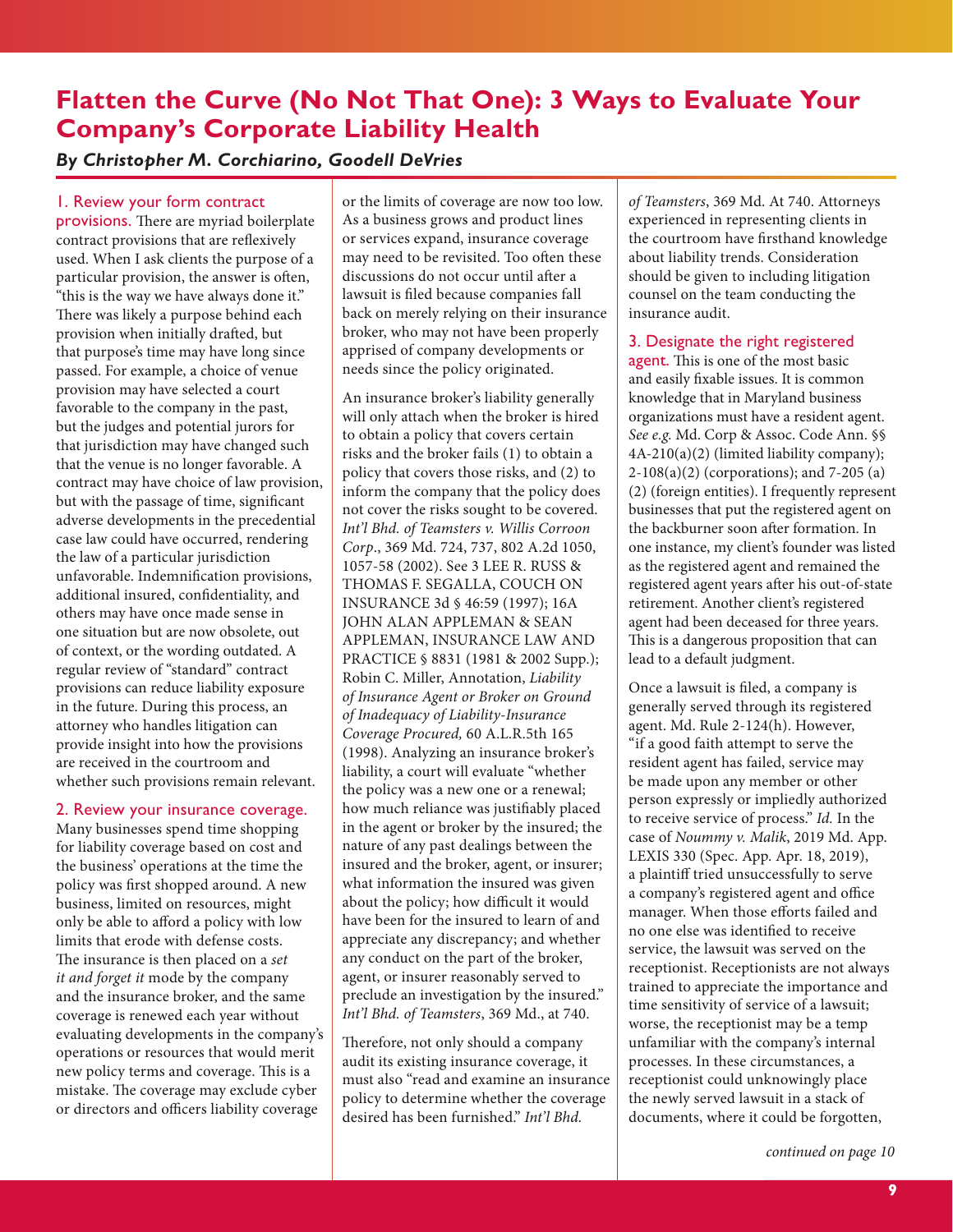<span id="page-9-0"></span>and a default will get entered. In *Noummy*, after a default was entered, the company tried unsuccessfully to set it aside. The Maryland Court of Special Appeals upheld the default finding that the company's "receptionist—who was presumably charged with accepting communications received in the ordinary course of business and ensuring that they make it to the right person was reasonably calculated to give the [company] fair notice of the lawsuit." *Noummy*, 2019 Md. App. LEXIS at 11-12.

Once a default is entered, the company is at a disadvantage. "A proper return of service is *prima facie* evidence of valid service of process," and although "the presumption of validity can be rebutted," "a mere denial of service is not sufficient." *Wilson v. Md. Dep't of the Env't,* 217 Md. App. 271, 285, 92 A.3d 579 (2014). The court has "broad discretion to vacate an order of default before it becomes

an enrolled, final judgment." *Peay v. Barnett*, 236 Md. App. 306, 317 (2018). There is a short window of opportunity, as the plaintiff can seek a final judgment within 30 days after the order of default is entered, if a motion to vacate has not been filed. Md. Rule 2-613. Thereafter, if a motion to vacate is not filed or is denied, the court, upon request, may enter a judgment by default. Rule 2-613(f). Vacating an order of default "is an adverse finding on liability, [where] the defendant does not enjoy the same opportunity once the default judgment is entered." *Franklin Credit Mgmt. Corp. v. Nefflen*, 208 Md. App. 712, 733, 57 A.3d 1015 (2012) (quoting Wells v. Wells, 168 Md. App. 382, 393 (2006)). I have helped many clients fend off a default judgment, but it is often an avoidable expense.

The registered agent should be a responsible person that is present with regular frequency at the address provided for the registered agent. The task of checking and updating a registered agent is quick, easy, and should not be overlooked.

While COVID is an important issue, companies must also be vigilant to use proactive risk management to flatten the curve of corporate liability. Take the next few weeks to review the basics and slow the spread of corporate liability.

#### **Authors:**

Christopher M. Corchiarino is a partner with Goodell DeVries, where he represents a wide range of clients in commercial litigation matters. Chris can be reached at cxc@ gdldlaw.com.



Christopher M. Corchiarino

# **Snap to It: "Snap Removal" and Federal Jurisdiction** *By Cheryl Zak Lardieri and Tommy Tobin, Perkins Coie LLP*

It often is more favorable for a defendant to litigate a case in federal court rather than state court. Federal courts, however, are courts of limited jurisdiction. A mechanism called "snap removal" may allow defendants to litigate cases in federal court when removals ordinarily would not be permitted.

Generally, cases in federal court must either raise a federal question or be between parties with complete diversity, meaning that the parties on one side of the case hail from different states than the opposing parties. But even when there is complete diversity, if any defendant is a citizen of the state where the action is pending (that is, the forum state), removal may be prohibited. The forum defendant rule, codified at 28 U.S.C.  $\frac{1441(b)(2)}{2}$ , provides that a case "otherwise removable solely on the basis of diversity of jurisdiction . . . may not be removed if any of the parties in interest *properly joined* and served as defendants

is a citizen of the State in which such action is brought." (Emphasis added.)

But what happens when an in-state defendant in a diversity case is *not* "properly joined and served?" That's where snap removal comes in. Quickacting defendants across the country have been increasingly able to remove cases from state to federal court when, for example, they are served prior to their forum co-defendants being served, or in some instances, the unserved in-state defendant itself can remove. While Maryland's federal courts are deeply divided on the issue, defendants should be aware that snap removal can be a useful tool to remove cases even when an in-state defendant is named.

## **Recent Federal Court Trends Nationwide**

The Second, Third, and Fifth Circuits have come out strongly in favor of snap removal. The decisions from the Second and Third Circuits allowed removal from the in-state defendants themselves before service, while the Fifth Circuit did not directly address that issue. The Sixth and Seventh Circuits also have approved of snap removals, albeit in footnotes.

The Second Circuit's recent case of *Gibbons v. Bristol-Myers Squibb Co.* is illustrative. 919 F.3d 699, 702 (2d Cir. 2019). In that product liability case, plaintiffs filed suit against Bristol-Myers Squibb ("BMS") and Pfizer in Delaware state court. Both BMS and Pfizer are incorporated in Delaware, which normally would prevent them from removing the case to federal court under the forum defendant rule. With the advent of online court dockets, however, it is not uncommon for defendants to become aware that a lawsuit has been filed against them prior to being served with the complaint. Such was the case here, and BMS and Pfizer removed the case to federal court. Plaintiffs filed a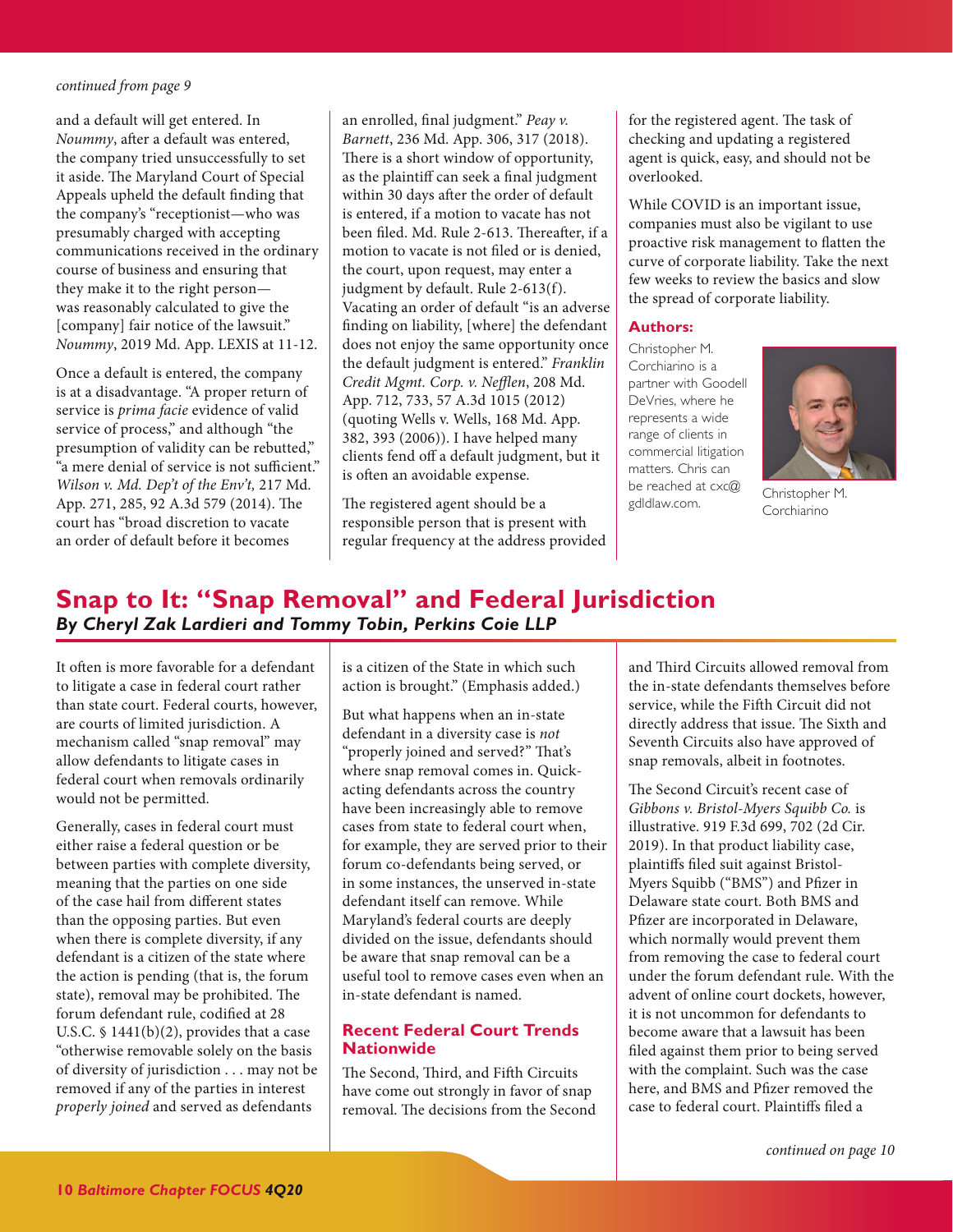<span id="page-10-0"></span>motion for remand, arguing that because BMS and Pfizer were sued in their home state, removal was barred. The Second Circuit disagreed, holding that Section 1441(b)(2)'s language is "unambiguous." The court explained that "[e]very exercise in statutory construction must begin with the words of the text," and the words in Section 1441(b)(2) make clear that the forum defendant rule is "inapplicable until a home-state defendant has been served in accordance with state law; until then, a state court lawsuit is removable under Section 1441(a) so long as a federal district court can assume jurisdiction over the action." 919 F.3d at 705; *Encompass Ins. Co. v. Stone Mansion Rest. Inc.*, 902 F.3d 147 (3d Cir. 2018) (in accord).

Earlier this year, the Fifth Circuit followed the Second and Third Circuits, concluding that the statute's "plain meaning" permits removal by a forum defendant until that defendant has been "properly joined and served." *Texas Brine Co. LLC v. Am. Arbitration Ass'n. Inc.*, 955 F.3d 482, 486 (5th Cir. 2020).

Even with the persuasive reasoning from the appellate level, the nation's district courts have splintered on the issue of snap removal both across and within circuits. Many courts, especially after the Second, Third, and Fifth Circuits' rulings, agree that the language of Section 1441(b) (2) "unambiguously" permits removal of an unserved in-state defendant. Other courts, however, have taken a more purpose-driven approach. These courts find that literal interpretation of the statute would create an "absurd" process through which in-state defendants could bypass the forum defendant rule, which could not have been the purpose of Congress. They explain that the purpose underlying removal in diversity cases was to protect out-of-state defendants from potential prejudices in the state courts of the plaintiff 's home state, but when the defendant is sued at home, removal is unnecessary. They also explain that the purpose for the "joined and served" language in Section 1441(b) (2) was to prevent plaintiffs from fraudulently joining forum defendants but never serving them solely to defeat

federal jurisdiction. When the forum defendants are served, fraudulent joinder is not an issue and therefore removal is inappropriate.

## **What Does This Mean for Maryland?**

The Fourth Circuit has not ruled on the propriety of snap removals, and courts within the District of Maryland are split. Some judges have adopted the statutory construction rationale, ruling that the plain language of Section 1441(b) (2) permits removal when the forum defendant removes before being served, while other judges have applied the purpose-driven rationale and remanded the cases back to state court.

Rulings from Judge Russell, Judge Bennett, and the late Judge Titus have each expressed approval of snap removals based on the literal language of the statute. For example, a 2015 opinion from Judge Russell found that "the inquiry ends with the plain language" of the statute, meaning that because the in-state defendant, Johns Hopkins Hospital, had not yet been served, it could remove the matter to federal court. *Al-Ameri v. The Johns Hopkins Hosp.*, No. CV GLR-15- 1163, 2015 WL 13738588, (D. Md. June 24, 2015).

On the other hand, rulings from Judge Blake, Judge Bredar, Judge Chuang, and Judge Hollander remanded cases where snap removal was attempted. For example, Judge Blake recently called snap removals "an apparent loophole in the forum defendant rule" through which the defendant was attempting to avoid "adjudication in Maryland state court" in defiance of "common sense," which would lead to "absurd results contrary to the purpose of the statute." *Teamsters Local 677 Health Servs. & Ins. Plan v. Friedman*, No. CV CCB-18-3868, 2019 WL 5423727, at \*3 (D. Md. Oct. 23, 2019).

## **What Does This Mean for Defendants?**

Snap removal may offer a mechanism for moving a case from state to federal court even with an in-state defendant but taking advantage of this process requires several considerations.

#### **•** How Quickly Can Defendant Act?

Snap removal is only available before an in-state defendant is "properly joined and served." Timing is crucial, as this avenue is closed immediately upon proper service. Accordingly, defendants should assess whether an in-state defendant has been served and whether snap removal is appropriate in the case at hand. In a multi-defendant lawsuit where one of the defendants is a forum defendant, a foreign defendant should consider whether it is in a position to, and whether it is advantageous to, remove prior to service upon the in-state defendant.

To have snap removal as an option, companies may wish to monitor online state court dockets to learn when they have been sued. This can be done by subscribing to various docket monitoring services, such as Courthouse News Service. Care should be taken to ensure compliance with other removal deadlines, namely the 30-day removal clock of 28 U.S.C. § 1446(b)(1), which requires, in part, removal within 30 days of the receipt "through service or otherwise" of a copy of the initial pleading.

**•** Would a Federal Forum Be Preferable?

When a lawsuit is filed in state court, the defendant should quickly consider whether a federal forum would be more advantageous. In making that determination, defendants should consider the type of case involved, the judges in the competing courts, the pace in which cases move in the courts, and the procedural and evidentiary rules that would govern in each court. As discussed herein, removal is not necessarily limited to when a federal question is involved or when there is complete diversity without a forum defendant. Snap removal may be a means through which a defendant, even an in-state defendant, also may have its case heard in federal court.

**•** Potential Judge Assignment

Given the deep division in Maryland's federal courts on the issue of snap removal, defendants should give careful consideration regarding the prior rulings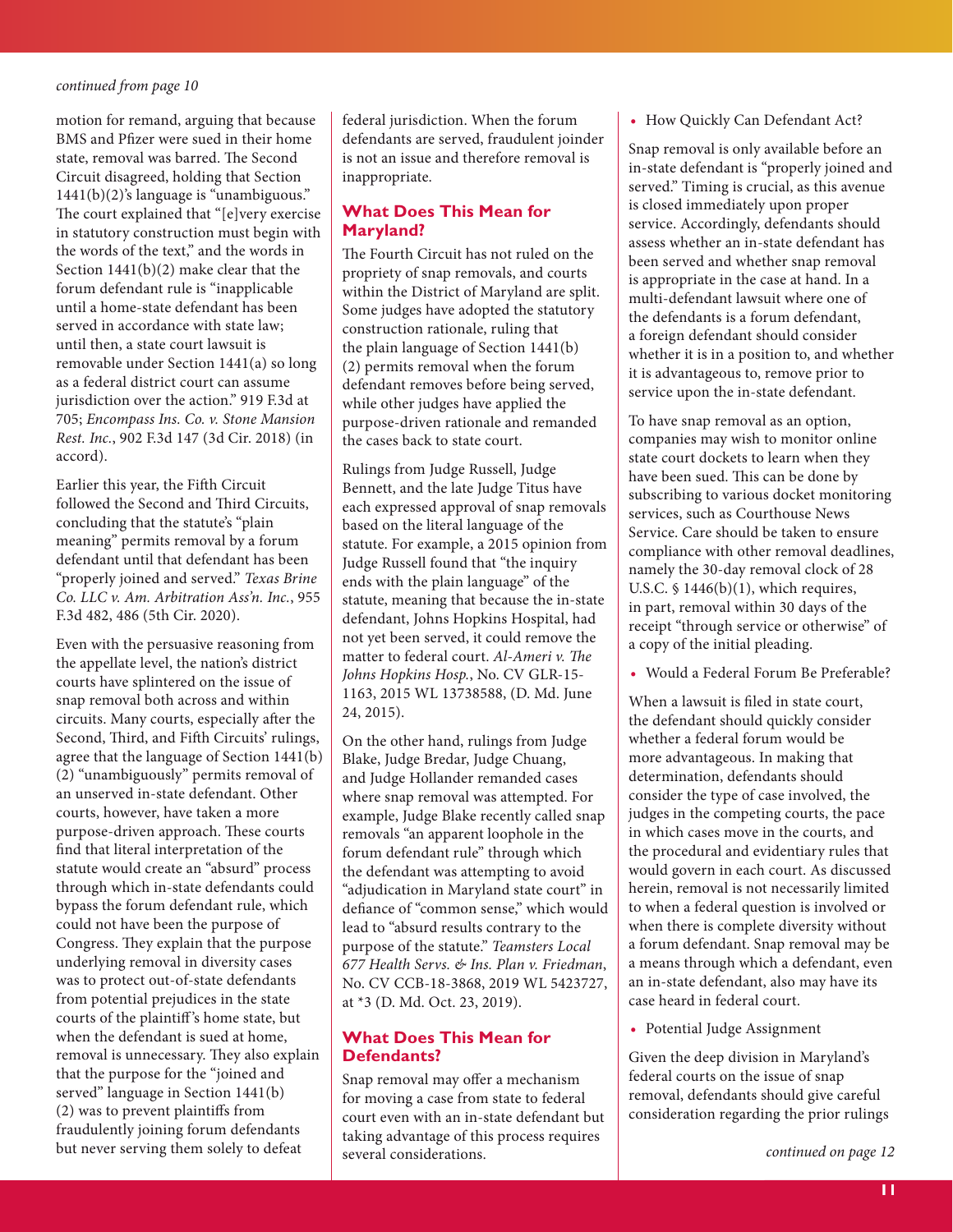<span id="page-11-1"></span>of the potential assigned judge and the judge's prior opinions regarding snap removal.

**•** Appeal

Appellate rulings on snap removals are exceedingly rare. One reason for the dearth of such authority is that an order remanding a case generally is not appealable. 28 U.S.C. § 1447(d). However, courts are able to certify interlocutory appeals pursuant to 28 U.S.C. § 1292(b). Even litigants facing long odds at the district court level might consider removing and then requesting a certified interlocutory appeal, especially in jurisdictions like the Fourth Circuit, which has not yet ruled on the practice.

**•** Proposed Legislation

Earlier this year, the House introduced a bill entitled the "The Removal Jurisdiction Clarification Act of 2020," H.R. 5801 that effectively would do away with snap removals. If the bill were to pass as drafted, federal courts would be required to remand snap removal cases

if (1) the in-state defendant is served "within 30 days after filing of the notice of removal … or within the time specified by State law for service of process, whichever is shorter;" and (2) a motion to remand is timely filed.

In-house and outside counsel should monitor this legislation and any amendments to it, especially if the bill is reintroduced in the next Congress.

#### **Conclusion**

Snap removal can be an intriguing opportunity for defendants, including in-state defendants, to remove cases to federal court based on the language of 28 U.S.C. § 1441(b)(2). To date, every circuit to directly rule on snap removals has approved of the practice. The Fourth Circuit, however, has not spoken to snap removals, leading to a deep division within Maryland's federal court. Taking advantage of snap removal requires quick-thinking and rapid response, and defendants should keep snap removal as an option even when an in-state defendant is named.

## **Authors:**

Cheryl Zak Lardieri is Senior Counsel at Perkins Coie LLP. She has a national practice focusing on complex commercial disputes, consumer class action litigation, intellectual

property, as well as

Cheryl Zak Lardieri

appellate practice. She also routinely drafts and negotiates contracts, assisting clients in limiting liability and protecting their brand.

Tommy Tobin is a Litigation Associate at Perkins Coie, where his practice focuses on the food and beverage, cannabis, and consumer packaged goods industries. He is licensed in Maryland



Tommy Tobin

and the District of Columbia.

# <span id="page-11-0"></span>**The Next Wave of COVID-19 Coverage Litigation** *By Rhonda D. Orin and Daniel J. Healy, Anderson Kill LLP*

As the world enters into the next phase of the coronavirus pandemic, the same is happening with the coverage litigation that has followed in its wake. A second wave of litigation is underway that builds upon lessons learned since the pandemic began.

## **Overview of the First Wave**

The first wave of cases was rapid-fire. More than 1,200 cases were filed between March and October by policyholders across the country. Many plaintiffs were restaurants, bars, hair salons and entertainment venues that had suffered staggering interruptions to their businesses. They were disputing denials of their claims for business interruption coverage that they had received from their first-party property insurance companies.

The initial complaints focused almost exclusively on the governmental shutdowns. They made clear, either by affirmative allegations or omission, that there had been no known instances of the virus on the policyholders' own premises. Instead, they alleged that the shutdowns deprived the plaintiffs of the use of their premises, which severely impaired their business operations. They alleged that this circumstance triggered coverage under their property insurance policies and the actual presence of the virus was not required.

A number of courts agreed with the policyholders, but the majority did not. The majority adopted a narrow interpretation of a threshold requirement that can be found in many property insurance policies: "direct physical loss of or damage to property."

## 1. Was the Actual Presence of the Virus Required?

This view, which became apparent quickly, was that there could be no property coverage unless—at the very least—the virus was on the insured premises. Some courts went further, finding that the mere presence of the virus was not enough; instead, structural alteration of the property was required. They then held that property had not been structurally altered by the presence of the virus, as it could be decontaminated without needing to be rebuilt.

From the policyholders' perspective, these holdings disregarded the policy language and basic principles of insurance and contract law.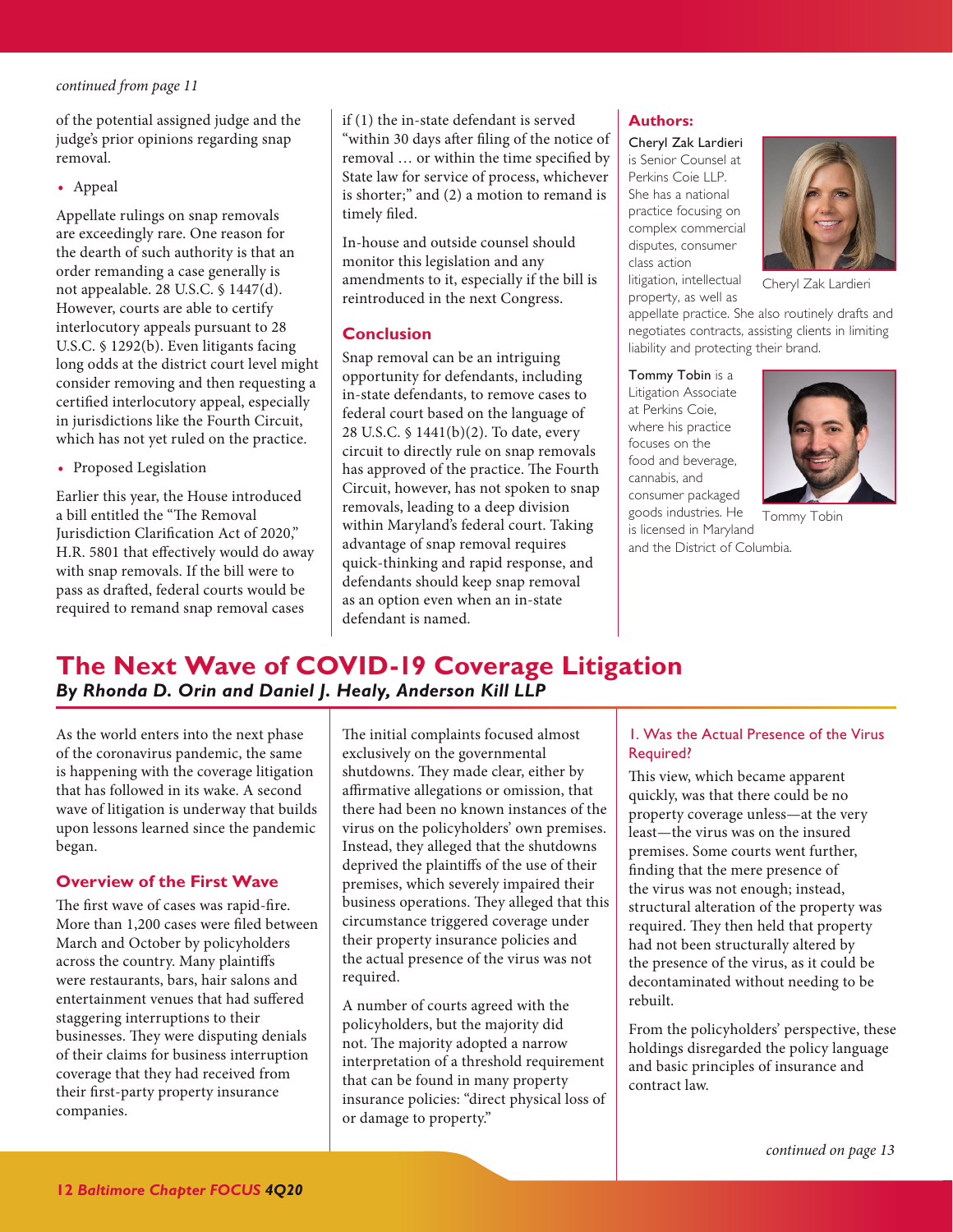<span id="page-12-0"></span>First, the provisions that establish coverage for governmental shutdowns invariably specify that there is no requirement of damage to the insured premises. In fact, the very purpose of those provisions is to establish coverage when the insured premises had not been physically damaged. The provisions establish coverage when a policyholder is deprived of access to its property by a governmental order, even when it arises entirely from physical damage to other property that happens to be nearby.

Second, these rulings disregard the plain meaning of "physical loss of or damage to property." There necessarily is a difference between "loss" and "damage," as: (1) the words are different; and (2) they are separated by the word "or." It is hornbook law that courts are required to give independent meaning to all words in a contract. Thus, the courts should have given independent meaning to the words "loss of . . . property" and recognized that the physical function of insured properties was lost by the governmental shutdowns, regardless of whether they were "damaged."

Third, the insurance companies are the drafters of their own policies. They provide the policies in pre-printed format to their policyholders and give them no opportunity to negotiate or re-write the terms. If the insurance companies meant to limit coverage to "structural alteration," then that is what they should have said. Since they did not do so, the policies should not be interpreted as if those words were there.

Fourth, the words that the insurance companies used are much broader

than "structural alteration." Structural alteration is merely one type of "direct physical loss of or damage to property." There can be a "loss of or damage to property" through many causes other than structural alteration, such as the presence of harmful or hazardous substances or odors that prevent property from performing its function. Examples abound in the case law, ranging from the presence of carbon monoxide<sup>1</sup> to ammonia<sup>2</sup> to asbestos fibers<sup>3</sup> to smoke<sup>4</sup> to cat urine<sup>5</sup> to even the odors of an illegal methamphetamine lab.7 Although there were no structural alterations in any of these cases, in all of them "direct physical loss of or damage to property" was found.

#### 2. Did a "Virus Exclusion" Apply?

The other principal barrier to coverage identified in the first wave of coverage litigation was the presence in the policies of a virus exclusion. Some property insurance policies contain such an exclusion, although it appears in widely varying forms. Sometimes the exclusion explicitly bars coverage for pandemics, viruses or any agent that threatens harm to human health. Other times, the word "virus" is simply tacked on to an exclusion about other issues, such as mold, bacteria or other substances. Still other times, the word is added to an existing exclusion for pollution or contamination. Many courts found that such exclusions would bar coverage even if the policyholders had overcome the lack of "physical damage" or structural alterations.

As a threshold matter, policyholders see the existence of such exclusions as proof that viruses, in fact, constitute "physical loss of or damage to property."

There would be no need, ever, to exclude coverage for them if such coverage did not otherwise exist. That holding is compelled by the structure of "all risk" property insurance policies—they cover any risks they do not expressly exclude. Thus, under fundamental principles of insurance law, any policy that does not effectively exclude coverage for viruses covers them. A substantial number of property policies fit into this category.

Regarding the exclusions themselves, policyholders submit that coverage cannot be barred simply by tacking on the word "virus" in a context that makes no sense. That is what happened, they say, when "virus" was added to exclusions for mold, bacteria and other substances that can grow on or in property. A virus, which is brought onto property by third parties and does not grow or expand once it is there, is a completely different entity. It does not logically belong on that list.

The same is true for efforts to fit the coronavirus into pollution or contamination exclusions. Those exclusions bar coverage for releases by policyholders into the ambient environment, such as the outside land, water and air. The pandemic presents the opposite situation: *i.e.*, someone brings the virus into the insured property, thereby causing loss of or damage to the premises. There is no issue here of releases of harmful substances by the policyholder through its business operations or, practically speaking, at all.

Moreover, it is well recognized in many jurisdictions, including by the highest court in New York State, that exclusions

*[continued on page 14](#page-13-0)*

6 *Farmers Ins. Co. of Oregon v. Trutanich,* 858 P.2d 1332 (Or. Ct. App. 1993) (pervasive odors from methamphetamine laboratory are a direct physical loss).

<sup>&</sup>lt;sup>1</sup>Matzner v. Seaco Ins. Co., 9 Mass. L. Rptr. 41, 1998 WL 566658 (Mass. Super. Aug. 12, 1998) (holding carbon monoxide contamination constituted direct physical loss despite no tangible damage to the structure of the insured property).

<sup>2</sup> *Gregory Packaging, Inc. v. Travelers Prop. Cas. Co. of Am*., No. 2:12-04418, 2014 WL 6675934, at \*7 (D.N.J. Nov. 25, 2014) (holding release of ammonia in manufacturing facility constituted direct physical loss because it "physically rendered the facility unusable for a period of time"). Anderson Kill, the authors' law firm, represented Gregory Packaging in this case.

<sup>3</sup> *Sentinel Mgmt. Co. v. New Hampshire Ins. Co.*, 563 N.W.2d 296, 300 (Minn. Ct. App. 1997) (holding that asbestos contamination, which did not cause any "tangible injury to the physical structure of [the] building," nonetheless constituted "direct physical loss" under an all-risk policy because "a building's function may be seriously impaired or destroyed and the property rendered useless by the presence of contaminants").

<sup>4</sup> *Oregon Shakespeare Festival Ass'n v. Great Am. Ins. Co.*, No. 15-01932, 2016 WL 3267247 (D. Or. June 7, 2016) (theater sustained physical loss or damage to property when the wildfire smoke infiltrated the theater and rendered it unusable for its intended purpose), vacated as moot, 2017 WL 1034203 (D. Or., 2017).

 $^5$ Mellin v. N. Sec. Ins. Co., 115 A.3d 799, 805 (N.H. 2015) (finding that physical loss includes changes to property that "exist in the absence of structural damage," such as cat urine odor).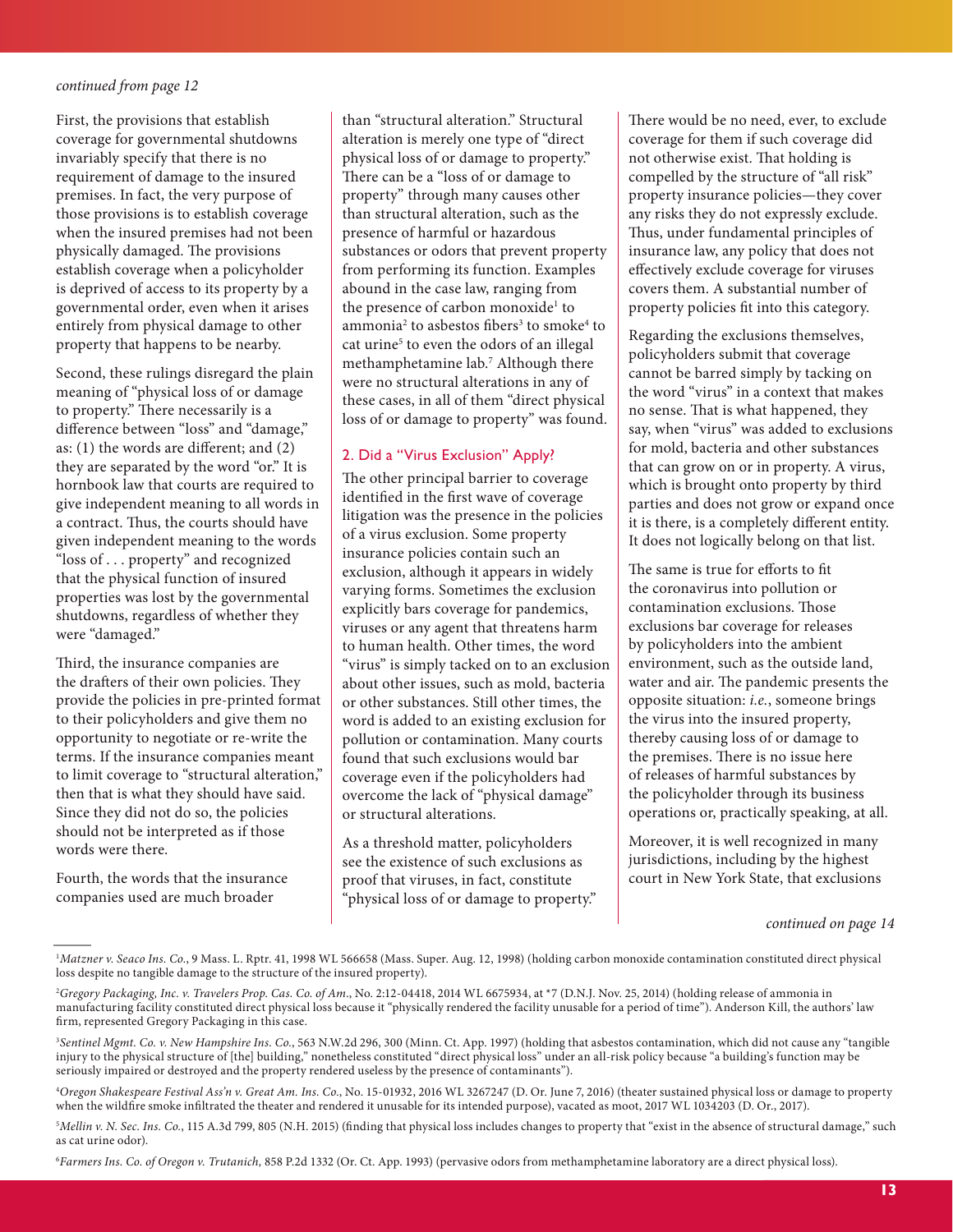<span id="page-13-0"></span>for pollution or contamination cannot even apply to indoor releases of harmful substances by policyholders. The exclusions apply only to releases into the outside environment. Thus, under any approach to these exclusions, they do not apply here.

## **The Onset of the Second Wave**

There have been many decisions favorable to coverage in recent weeks, which suggest that the tide is starting to turn.

#### 1. New Views of Loss or Damage

A number of courts recently have rejected the narrow interpretation of "direct physical loss of or damage to property" and denied motions to dismiss COVID-19 complaints. This trend began in August in the Western District of Missouri. In *Studio 417, Inc. v. Cincinnati Ins. Co.*, 20-CV-03127-SRB, 2020 WL 4692385 (W.D. Mo. Aug. 12, 2020), the court denied such a motion. It ruled that the complaint had adequately pled a "direct physical loss" because the virus is a physical substance and it allegedly "attached to and deprive[d] Plaintiffs of their property..." Other decisions in that district have held the same.

An increasing number of courts have been following suit. The most recent decision, on October 26, was handed down in *Taps & Bourbon on Terrace, LLC v. Underwriters at Lloyds London*, Case No. 200700375 (Pa. Ct. Com. Pl. Oct. 26, 2020), by a Pennsylvania state court. The court rejected the insurance company's motion to dismiss as asserting, without the development of facts, that the virus cannot constitute a direct physical loss. It apparently was persuaded the policyholder's arguments, which included the following: "A virus is made up of atoms just like water, smoke, asbestos, or, even, a tree that may have fallen during the last storm. Just like smoke, water, asbestos, or that tree, as soon as it lands on a surface, it alters that surface. While any of these items can be cleaned from that surface, its effect is nevertheless physical in nature."

Probably the most significant decision in any coverage lawsuit thus far is the October 9 decision of a North Carolina state court to grant partial summary judgment to the policyholder in *North State Deli, LLC v. The Cincinnati Ins. Co.*, No. 20-CVS-02569 (N.C. Super. Oct. 9, 2020) (Order Granting Plaintiffs' Rule 56 Motion for Partial Summary Judgment).

That court squarely recognized—exactly as policyholders submit—that "loss" and "damage" are different and independent grounds for coverage. It ruled in the policyholder's favor on coverage and rejected the insurance company's claim that only structural alteration counts:

Cincinnati's argument that the Policies require physical alteration conflates "physical loss" and "physical damage." The use of the conjunction "or" means-at the very least-that a reasonable insured could understand the terms "physical loss" and "physical damage" to have distinct and separate meanings. The term "physical damage" reasonably requires alteration to property. [citation omitted]. Under Cincinnati's argument, however, if "physical loss" also requires structural alteration to property, then the term "physical damage" would be rendered meaningless. But the Court must give meaning to both terms.

*Id.* at 7 (emphasis supplied).

#### 2. Challenges to the Virus Exclusions

Last month, the Middle District of Florida questioned whether the word "virus" makes any sense in the context of a mold and bacteria exclusion. In *Urogynecology Specialist of Florida LLC v. Sentinel Ins. Co., Ltd.*, 620CV1174ORL22EJK, 2020 WL 5939172 (M.D. Fla. Sept. 24, 2020), the court rejected the insurance company's contention that such an exclusion necessarily bars coverage for COVID-19 losses. It held:

Additionally, it is not clear that the plain language of the policy unambiguously and necessarily excludes Plaintiff 's losses. The virus

exclusion states that Sentinel will not pay for loss or damage caused directly or indirectly by the presence, growth, proliferation, spread, or any activity of "fungi, wet rot, dry rot, bacteria or virus." (*Id.*). Denying coverage for losses stemming from COVID-19, however, does not logically align with the grouping of the virus exclusion with other pollutants such that the Policy necessarily anticipated and intended to deny coverage for these kinds of business losses.

#### *Id.* at \*4 (emphasis added).

That court also found that the extraordinary nature of the COVID-19 pandemic rendered all of the precedent cited by the insurance company inapplicable:

Importantly, none of the cases dealt with the unique circumstances of the effect COVID-19 has had on our society—a distinction this Court considers significant. Thus, without any binding case law on the issue of the effects of COVID-19 on insurance contracts virus exclusions, this Court finds that Plaintiff has stated a plausible claim at this juncture.

#### *Id.* at \*4.

Other courts have recently held the same. For example, in *Optical Services v. Franklin Mutual Ins. Co.*, No. BER-L-3681-20 (N.J. Sup. Ct. Aug. 13, 2020), a state court in New Jersey held in August that policyholders had alleged a direct covered loss because the shutdown orders produced a "loss of physical functionality." The court denied the insurance company's motion to dismiss on grounds that this is an unprecedented legal issue, with no applicable legal authority.

The same is true for an Ohio state court in *Francois Inc. v. Cincinnati Ins. Co.*, No. 20CV201416 (Ohio Ct. Com. Pl. Sept. 29, 2020), and a Pennsylvania state court in Ridley Park *Fitness v. Philadelphia Indem. Co.*, No. 200501093 (Pa. Ct. Com. Pl. Aug. 13, 2020).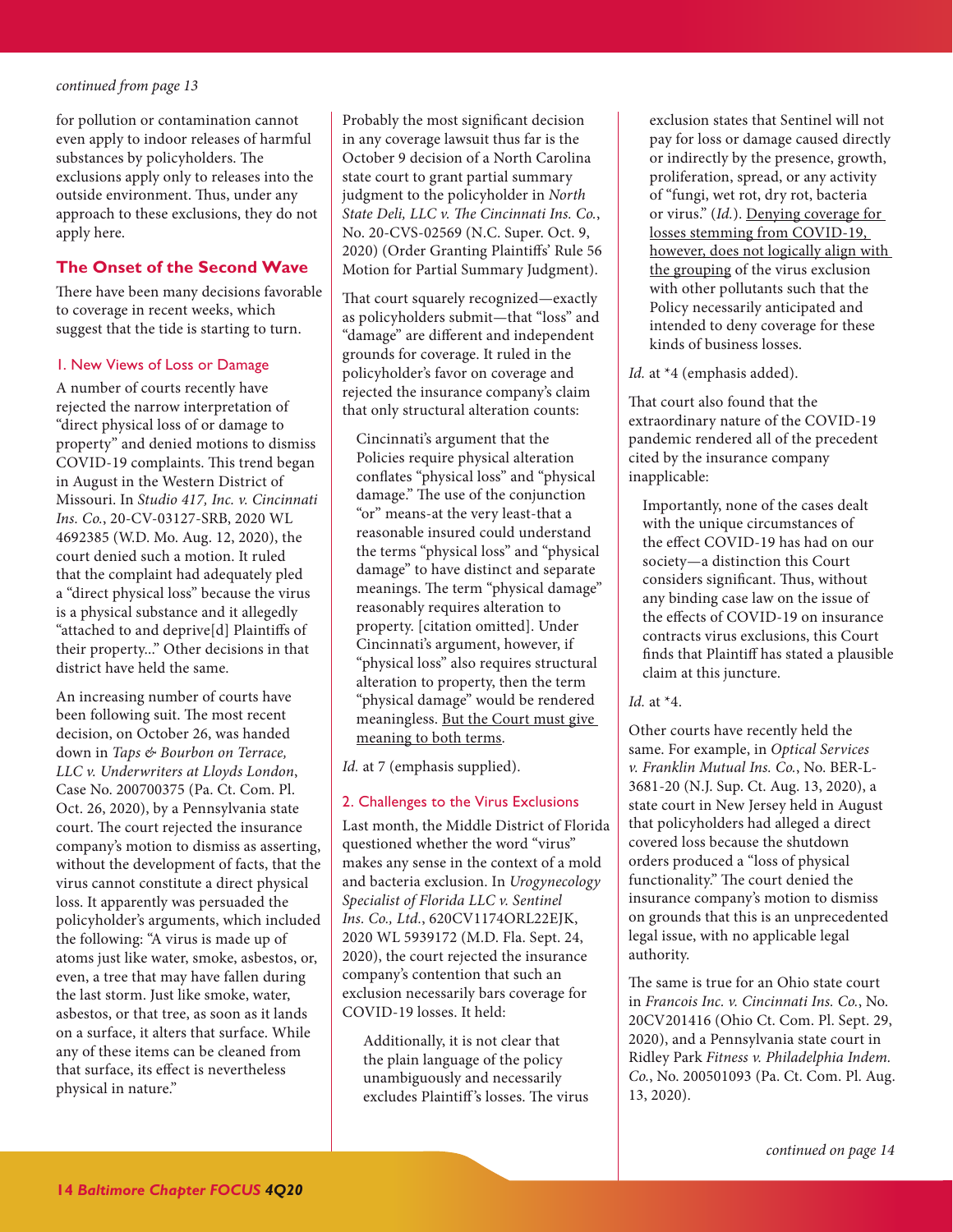#### <span id="page-14-0"></span>**Conclusion**

When a major coverage issue arises, such as the environmental and asbestos issues in the early 1980s, it can take decades for the law to become settled. More than 40 years after the filing of the first asbestos coverage dispute, such cases are still around today. Over those 40 years, the positions adopted by the courts changed repeatedly—even dizzyingly at times. And the consensus that eventually emerged varies state-by-state and issue-by-issue.

Moreover, while those disputes seemed overwhelming at the time, early signs suggest they will be dwarfed by the impact of the coronavirus pandemic. Asbestos disputes focused on one segment of our society and economy;

environmental disputes focused on another. But the pandemic focuses ruthlessly—on them all.

So with history as our guide, the only certainty thus far is that COVID-19 coverage litigation is in its infancy. It is far too early for insurance companies to announce there is no coverage for these claims. It is also too early for policyholders to forego pursuing them. Instead, we should all fasten our seatbelts; it's going to be a long and bumpy ride.

#### **Authors:**

Rhonda Orin and Dan Healy are partners in the D.C. office of Anderson Kill LLP. They specialize in helping policyholders obtain recoveries from insurance companies, including with regard to COVID-19 claims. They

have substantial experience in litigating the environmental and asbestos coverage disputes that began in the 1980s. They also are experienced in negotiating alternative arrangements for risk transfer and in resolving coverage issues through mediation, arbitration, settlement and other non-litigation means.



Rhonda D. Orin



Daniel J. Healy

# **Scoping Out Covenants Not to Compete: Emergence of the "Janitor Rule"**  *By Parker E. Thoeni and Paul D. Burgin, Shawe Rosenthal*

When employees depart from their employment to work for competitors or customers, their post-termination actions are often impacted by restrictive covenants contained in employment agreements they have signed during their employment.

Restrictive covenants take many forms and commonly include covenants not to compete. In Maryland, restrictive covenants are generally disfavored because they are restraints on trade. Accordingly, Maryland courts scrutinize restrictive covenants by applying a stringent set of enforceability requirements before considering whether a restrictive covenant has been breached.

It is generally recognized that employers can enforce restrictive covenants to protect customer goodwill and confidential information ("protectable interests"). Courts look first to the face of the agreement to determine whether it is supported by adequate consideration and whether the restrictions are sufficiently limited in scope to be enforceable. If the agreement is not facially overbroad, the court will move on to an analysis as to whether the scope of the agreement is sufficiently limited under

the circumstances. If the court finds an agreement overbroad, it may apply the "blue pencil" rule to strike offending language, but if the overbreadth cannot be cured by striking offensive language, then the restrictive covenant will not be enforced. This article will explore the recent federal case law that scrutinizes the scope of covenants not to compete.<sup>1</sup>

## **1. A Prohibition on Employment With a Competitor "In Any Capacity" is Found Facially Overbroad**

The first set of cases involve disputes between ImpactOffice, LLC and several former employees. The *ImpactOffice* cases all track generally the same fact pattern. *Levin v. ImpactOffice*, Civ. No. TDC-16- 2790, 2017 WL 2937938 (D. Md. July 10, 2017); *ImpactOffice, LLC v. Siniavsky*, Civ. No. TDC-15-3481, Civ. No. TDC-16-1851, 2017 WL 1410773 (D. Md. Apr. 19, 2017) ("Siniavsky"); *Paul v. ImpactOffice, LLC*, Civ. No. TDC-16-2686, 2017 WL 2462492 (D. Md. June 6, 2017) ("*Paul*"); *Chapman v. ImpactOffice*, Civ. No. TDC-16-1851, 2017 WL 1410773 (D. Md. Apr. 19, 2017). Members of the ImpactOffice sales

team executed agreements during their employment that placed restrictions upon their disclosure of confidential information, post-employment solicitation of customers, and post-employment competition. The sales employees then departed to commence work for ImpactOffice competitor W.B. Mason. At issue in each case was the enforceability of generally similar covenants not to compete and nonsolicitation agreements. The covenants not to compete prohibited employment with a competitor in any capacity.

The *ImpactOffice* court held that the covenant was facially overbroad and unenforceable because it was not limited to employment in positions similar to that which the employee held at ImpactOffice, instead prohibiting the employee from employment in any capacity at a competitor. The court's reasoning was that the covenant "focuses on the nature of the competitor rather than the work performed by the former employee. The language of the provision would bar [the employee] from working for an Impact competitor in any position, even if that

*[continued on page 16](#page-15-0)*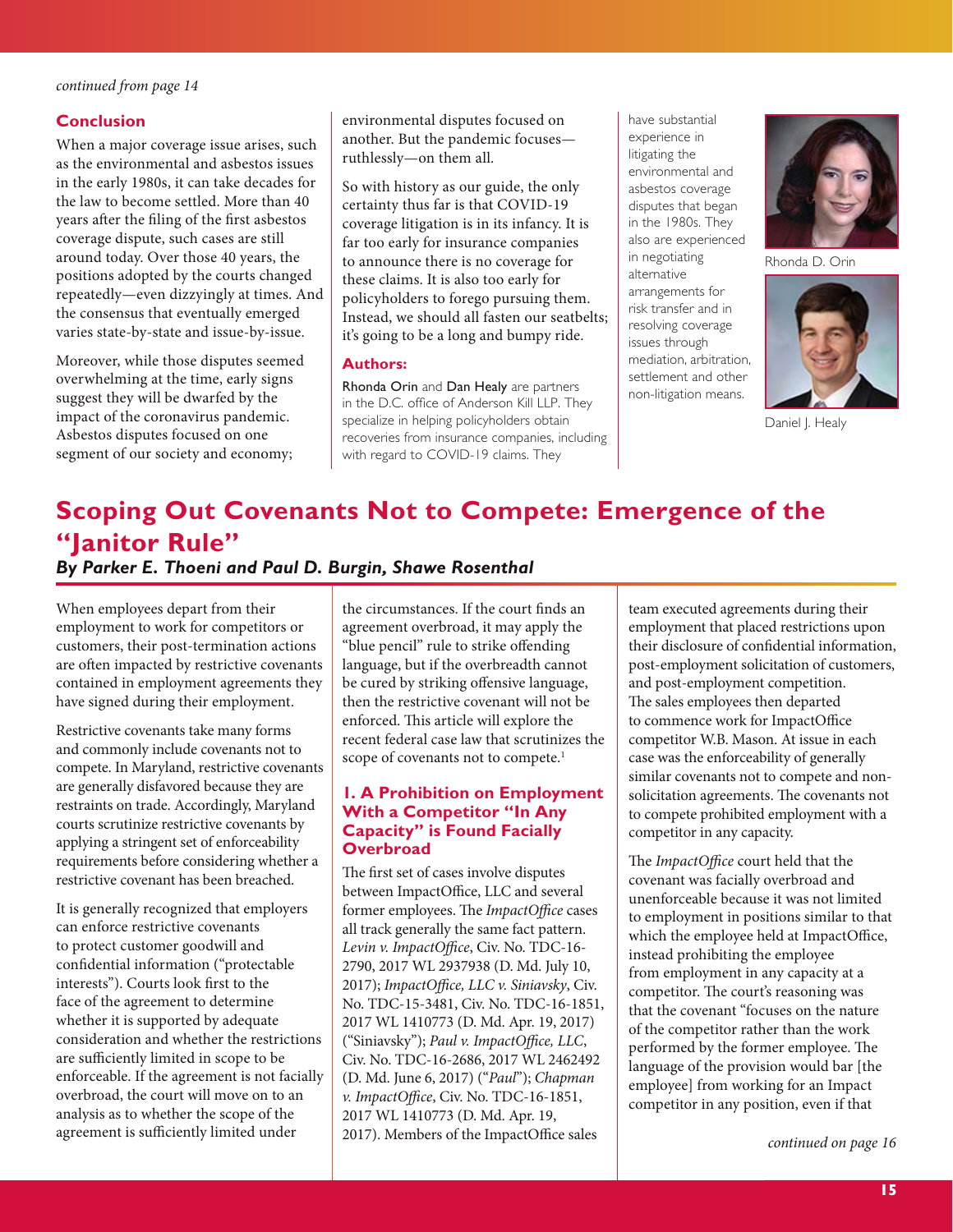<span id="page-15-0"></span>position afforded him no opportunity to take advantage of any personal relationships with customers that he had developed while at Impact."

This scrutiny of the activity prohibited is not unusual in other jurisdictions, and is often referred to as the "janitor rule," a rule that deems facially overbroad and unenforceable a restrictive covenant that would prohibit an employee from becoming even a janitor for a competitor.

## **2. Maryland State Appellate Courts Historically and Continue to Focus on the Temporal and Geographic Scope of Covenants Not to Compete**

In reaching its conclusion, the *ImpactOffice* court relied upon *Deutsche Post Global Mail, Ltd. v. Conrad*, 116 Fed. Appx. 435, 437 (4th Cir. 2004), a Fourth Circuit case interpreting Maryland restrictive covenant law. The *Paul* and *Levin* opinions articulated the *Deutsche Post* standard to determine the enforceability of a covenant not to compete as requiring that the covenant be no broader in scope and duration than is necessary to protect the legitimate interests of the employer. However, the *Deutsche Post* case relied upon *Silver v. Goldberger*, 231 Md. 1 (1963), in which the Court of Appeals held that covenant not to compete "will be sustained if the restraint is confined within limits which are no wider as to area and duration than are reasonably necessary for the protection of the business of the employer." The Maryland case from which the standard was derived focuses on geographic and temporal scope, but the *ImpactOffice* cases<sup>2</sup> take a significantly more liberal approach to the meaning of a reasonable scope, permitting analysis of factors other than geography and duration, specifically, the scope of the activity restricted.

There is certainly room for argument that Maryland law requires a covenant not to compete to be reasonable only as to geography and duration to survive a facial attack on enforceability, and that analysis of the scope of the activity restricted is not warranted. Indeed, the only restrictive covenant case out of the appellate level state courts since the series of *ImpactOffice*  cases made no mention of the recent developments, instead specifying on several occasions that the assessment of whether scope is reasonable is limited to "[g]eography and duration" and "time and space." *A.C.L. Computers and Software, Inc. v. Braxton-Grant Technologies, Inc.*, 2018 WL 6271671, at \*5 (Md. Ct. Spec. App. 2018) (ultimately finding covenants unenforceable because the employer lacked a protectable interest, but interestingly suggesting without further discussion that covenants, which would have passed muster under the *ImpactOffice* analysis, may have been overbroad on their face) (emphasis added).

## **3. The Fourth Circuit Has Rejected the "Janitor Rule" When The Protectable Interest Was Confidential Information**

In analysis that would reject application of the "janitor rule" in the context of confidential information as the protectable interest, the Fourth Circuit has articulated the rationale for enforcement of a broad covenant not to compete. In *Comprehensive Technologies Intern., Inc. v. Software Artisans, Inc.*, 3 F.3d 730, 739 (4th Cir. 1993), a decision interpreting Virginia law, which was subsequently vacated by a settlement agreement, the court noted that if an employee has access to highly confidential information a restriction on employment with a competitor in any capacity is warranted because the bringing of that confidential information to a competitor in any way

would prejudice the interests of the employer and because other legal remedies to protect the confidential information can be inadequate or difficult to prove. Comprehensive Technologies stands in stark contrast to *MCS Services, supra*.

## **4. The "Janitor Rule" Takes Hold in Maryland's Federal Courts**

While the state appellate courts have not begun to examine the scope of activity restricted, the Maryland federal court has begun to do so with increasing regularity. Indeed, the *ImpactOffice* court's analysis was adopted in *Bindagraphics, Inc. v. Fox Group, Inc.*, 377 F.Supp.3d 565, 573 (D. Md. 2019), which found overbroad a restriction that "pertained to any position the employee might take with a competitor, not merely those where he might take advantage of personal relationships with customers." The *Bindagraphics* court held that "the fact that the plain language of the contract prevents Mr. Rodgers from taking any position with a competitor renders this agreement facially overbroad." *Id.*

Similarly, the court in *Aerotek, Inc. v. Obercian*, 377 F. Supp. 3d 539 (D. Md. 2019), found impermissibly overbroad a covenant not to compete prohibiting the employee's employment with a business that competed in the same type of business in which she worked during the two years of employment prior to termination. The court scrutinized the activity restricted, holding that the restriction was facially overbroad because it did not take into account the work the employee would be performing at the competitor. *Id.* (the "proscription [wa]s not tailored to the positions or activities at a competitor that would allow [the employee] to draw upon the goodwill that she generated from Aerotek, [thus]

#### *[continued on page 17](#page-16-0)*

<sup>1</sup> Many of the cases cited below contain substantial discussion regarding non-solicitation agreements, as well as the "blue pencil" rule, subjects that are beyond the scope of this article.

<sup>2</sup> The court also referred to three district court cases that have held similar covenants not to compete to be facially overbroad. *Medispec, Ltd. v. Chouinard*, 133 F. Supp. 3d 771 (D. Md. 2015); *Seneca One Finance, Inc. v. Bloshuk*, Civ. No. RWT-16-cv-1848, 2016 WL 5851626 (D. Md. Oct. 5, 2016); *MCS Servs. V. Jones*, Civ. No. WMN-10-1042, 2010 WL 3895380 (D. Md. Oct. 1, 2010) (finding that a covenant not to compete with an employer in any capacity could not be deemed reasonable to protect the employer's confidential information when that interest was adequately protected by a confidentiality agreement).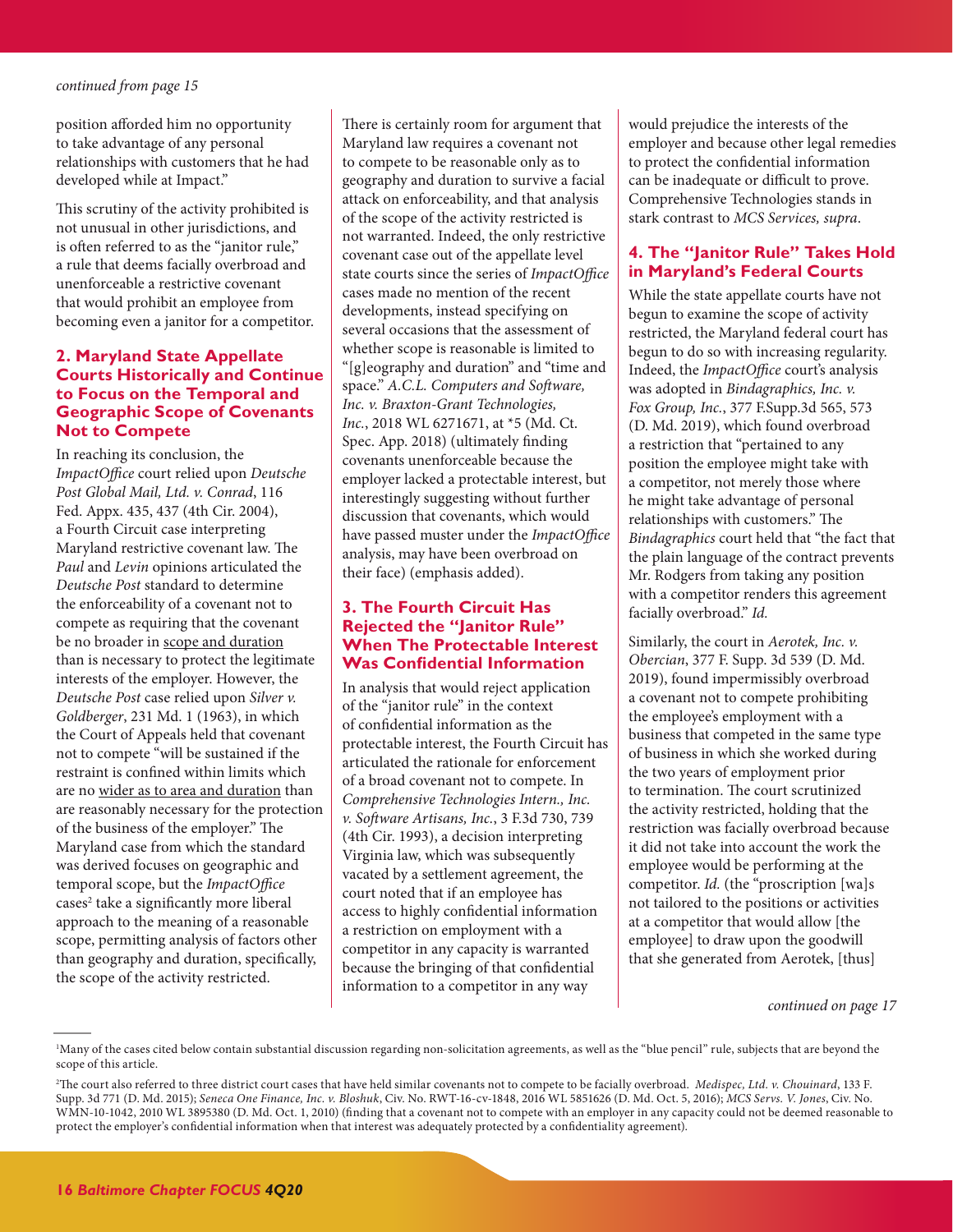<span id="page-16-0"></span>it [wa]s overbroad and not reasonably necessary to protect Aerotek's interest in preventing loss of goodwill."). The court, however, found a second restriction in the agreement, which prohibited the employee from engaging in the same type of work she had performed, or in a type of work about which she learned confidential information, during her last two years at Aerotek to be facially permissible.

In yet another case decided after the *ImpactOffice* cases, *SH Franchising, LLC v. Newlands Homecare, LLC*, No. CV CCB-18-2104, 2019 WL 356658, at \*1 (D. Md. Jan. 29, 2019), the court held a covenant not to compete to be overbroad in the absence of a limitation on the activity restricted. There, the covenant not to compete prohibited the owner from owning, operating, or otherwise participating in a competitive business in the Tulsa, Oklahoma area for two years after the termination of the franchise agreement. The owner left the franchisor and started what the franchisor claimed to be a competing business in the Tulsa area.

The Court noted that the agreement prohibited the former owner from "working for businesses which provide the same or similar products and services related to the establishment and operation of in-home care agencies." This restriction was deemed overbroad and unenforceable, as "[r]estricive covenants on employment may not be used to bar individuals from entire fields of work simply to limit the employer's competition." Indeed, the restriction would have prevented the

owner from working for a competitor in any capacity, without regard for whether that work was at all related to her work for the franchisor. This further emphasizes the Maryland federal court's endorsement of the concept that an enforceable covenant not to compete must also address the scope of activity restricted, and such restrictions should be limited to employment in positions similar to that which the employee previously held.

It is important to note that even if the covenant not to compete appears reasonable with regard to geographic scope, duration, and scope of activity restricted, the employer must still have a protectable interest. In *Premier Rides, Inc. v. Stepanian*, 2018 WL 1035771 (D. Md. Feb 23, 2018), the court held a noncompetition clause restricting a former employee from working "in a capacity the same as or similar to the capacity he served" for his previous employer "with any kind of business or enterprise that competes directly or indirectly" with his former employer's business was "wider in scope than reasonably necessary and … not enforceable." The covenant not to compete specified that the restrictions were intended to limit the employee from competing with his former employer. The court found "the circumstances similar to the line of cases where the non-competition restriction [wa]s not justified because it [wa]s trying to prevent competition rather than protect goodwill," thus the "non-competition provision prohibit[ed] more activity than needed to protect [the employer's] legally

protected interest." Indeed, in Maryland federal court, an employer does not have a protectable interest in limiting competition and restrictive covenants must stem from an interest in protecting customer goodwill or confidential information.

## **5. Practice Pointer**

Despite the dearth of Maryland appellate decisions adhering to the ImpactOffice approach regarding activities restricted, as well as the appellate state court's propensity to address only the geography and duration of the restriction, practitioners should be mindful of the scope of activity restricted when drafting or litigating cases involving such covenants.

#### **Authors:**

Parker E. Thoeni is a partner and Paul D. Burgin is an associate at Shawe Rosenthal, a managementside labor and employment law firm based in Baltimore, Maryland. We may be reached at [shawe@shawe.com](mailto:shawe%40shawe.com?subject=) or 410-752-1040.

*The opinions expressed are those of the authors and do not necessarily reflect the views of the firm or ACC Baltimore, or any of their respective affiliates.* 

*This article is for general* 

*information purposes and is not intended to be and should not be taken as legal advice.*



Parker E. Thoeni

Paul D. Burgin



**17**